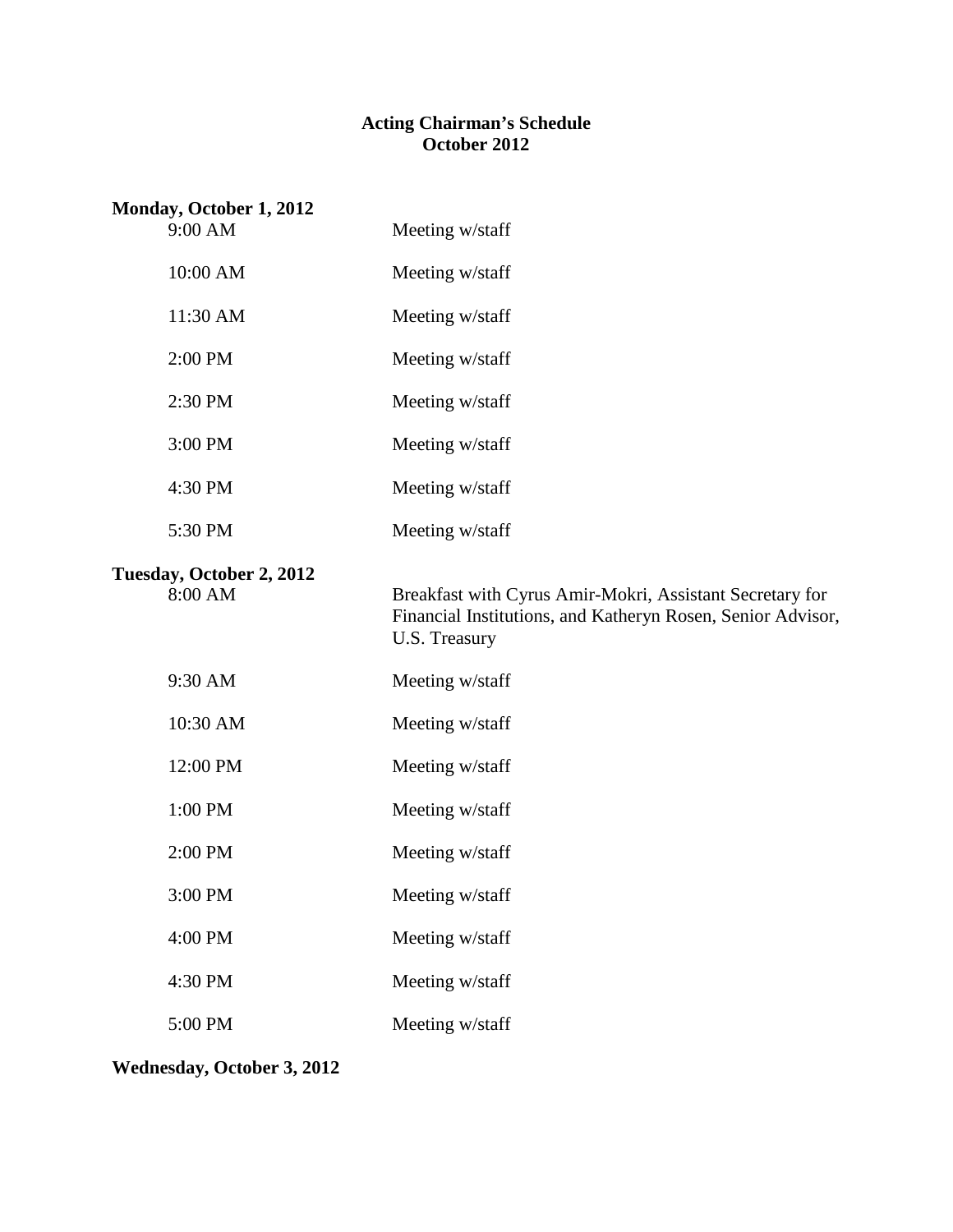| 7:30 AM                   | Breakfast with Joe Seidel, Managing Director, Wilson<br>Ervin, Chief Risk Officer, and Brady Dougan, CEO, Credit<br>Suisse |
|---------------------------|----------------------------------------------------------------------------------------------------------------------------|
| 10:30 AM                  | Depart for Airport                                                                                                         |
| 4:30 PM                   | Remarks: Case Western University School of Law,<br>Cleveland, Ohio                                                         |
| 7:00 PM                   | Return to Washington D.C.                                                                                                  |
| Thursday, October 4, 2012 |                                                                                                                            |
| 8:30 AM                   | Host: Maryland Bankers Breakfast                                                                                           |
| 10:00 AM                  | Meeting w/staff                                                                                                            |
| 11:30 AM                  | Meeting w/staff                                                                                                            |
| 12:00 PM                  | Lunch with Director Hoenig, FDIC                                                                                           |
| 1:00 PM                   | Meeting w/staff                                                                                                            |
| 2:00 PM                   | Meeting w/staff                                                                                                            |
| 4:00 PM                   | Meeting w/staff                                                                                                            |
| 4:30 PM                   | Meeting w/staff                                                                                                            |
| 5:45 PM                   | Meeting w/staff                                                                                                            |
| Friday, October 5, 2012   |                                                                                                                            |
| 7:30 AM                   | Breakfast with Comptroller Thomas Curry, OCC                                                                               |
| 9:00 AM                   | Meeting w/staff                                                                                                            |
| 9:30 AM                   | Meeting w/staff                                                                                                            |
| 11:00 AM                  | Meeting w/staff                                                                                                            |
| 12:00 PM                  | Lunch with Director Norton, FDIC                                                                                           |
| 1:00 PM                   | Meeting w/staff                                                                                                            |
| 1:30 PM                   | Meeting w/staff                                                                                                            |
| 2:00 PM                   | Meeting w/staff                                                                                                            |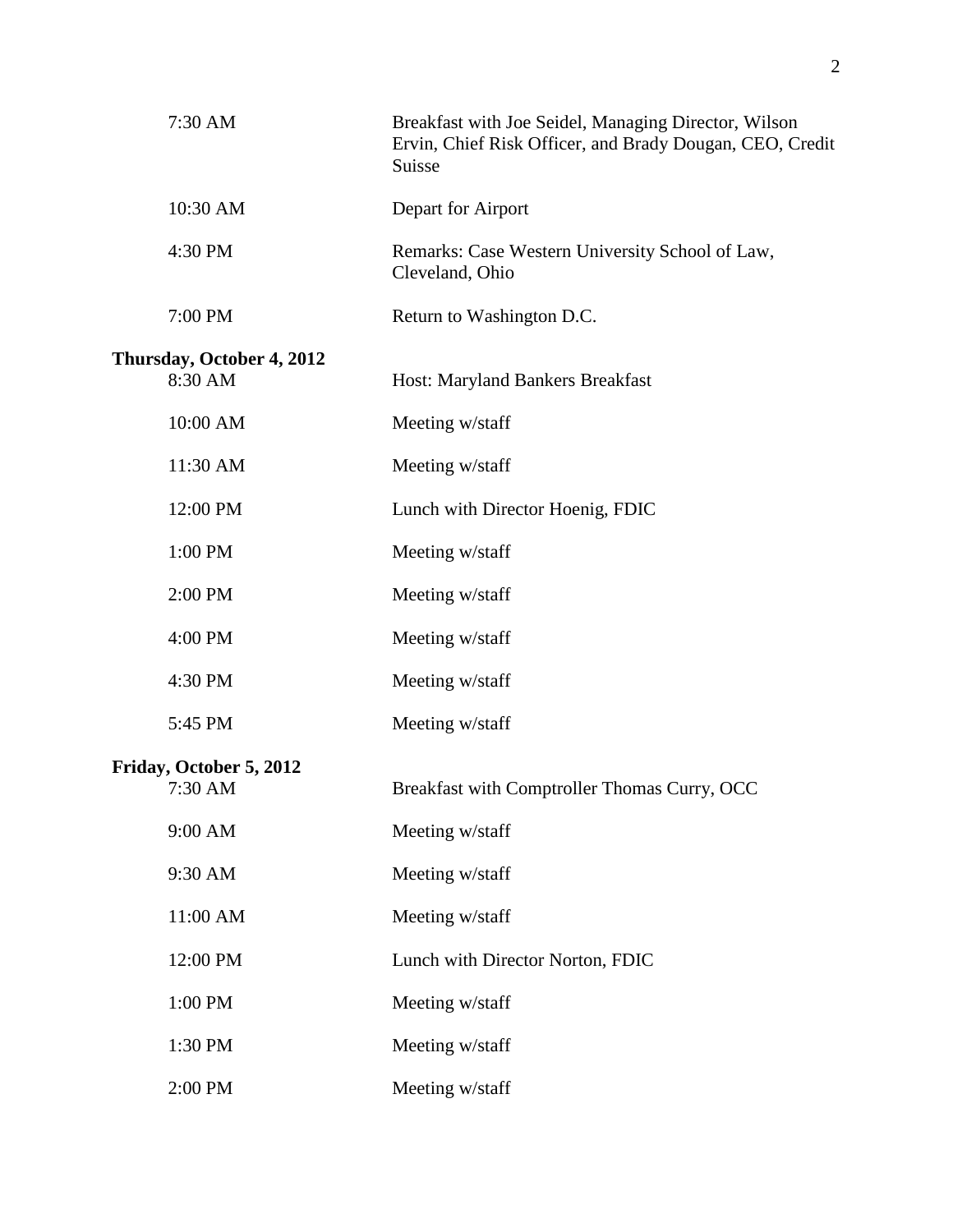| 2:30 PM                                       | Meeting w/staff                                                            |
|-----------------------------------------------|----------------------------------------------------------------------------|
| 3:30 PM                                       | Meeting w/staff                                                            |
| 4:00 PM                                       | Meeting w/staff                                                            |
| 4:30 PM                                       | Meeting w/staff                                                            |
| 5:00 PM                                       | Meeting w/staff                                                            |
| 5:30 PM                                       | Meeting w/staff                                                            |
| Monday, October 8, 2012<br><b>HOLIDAY</b>     |                                                                            |
| Tuesday, October 9, 2012<br>8:00 AM           | Meeting with Director Hoenig, FDIC                                         |
| 8:30 AM                                       | Meeting w/staff                                                            |
| 10:00 AM                                      | FDIC Board of Directors Meeting                                            |
| 12:00 PM                                      | Lunch with Governor Dan Tarullo, FRB, and Comptroller<br>Thomas Curry, OCC |
| 1:30 PM                                       | Meeting w/staff                                                            |
| 2:00 PM                                       | Meeting w/staff                                                            |
| 2:30 PM                                       | Meeting w/staff                                                            |
| 3:00 PM                                       | Meeting w/staff                                                            |
| 3:30 PM                                       | Meeting with Stefan Jentzsch, Partner, Perella Weinberg                    |
| 4:30 PM                                       | Meeting w/staff                                                            |
| 5:30 PM                                       | Meeting w/staff                                                            |
| 5:45 PM                                       | Meeting w/staff                                                            |
| <b>Wednesday, October 10, 2012</b><br>9:30 AM | Meeting w/staff                                                            |
| 11:00 AM                                      | Meeting with Undersecretary David Cohen, U.S. Treasury                     |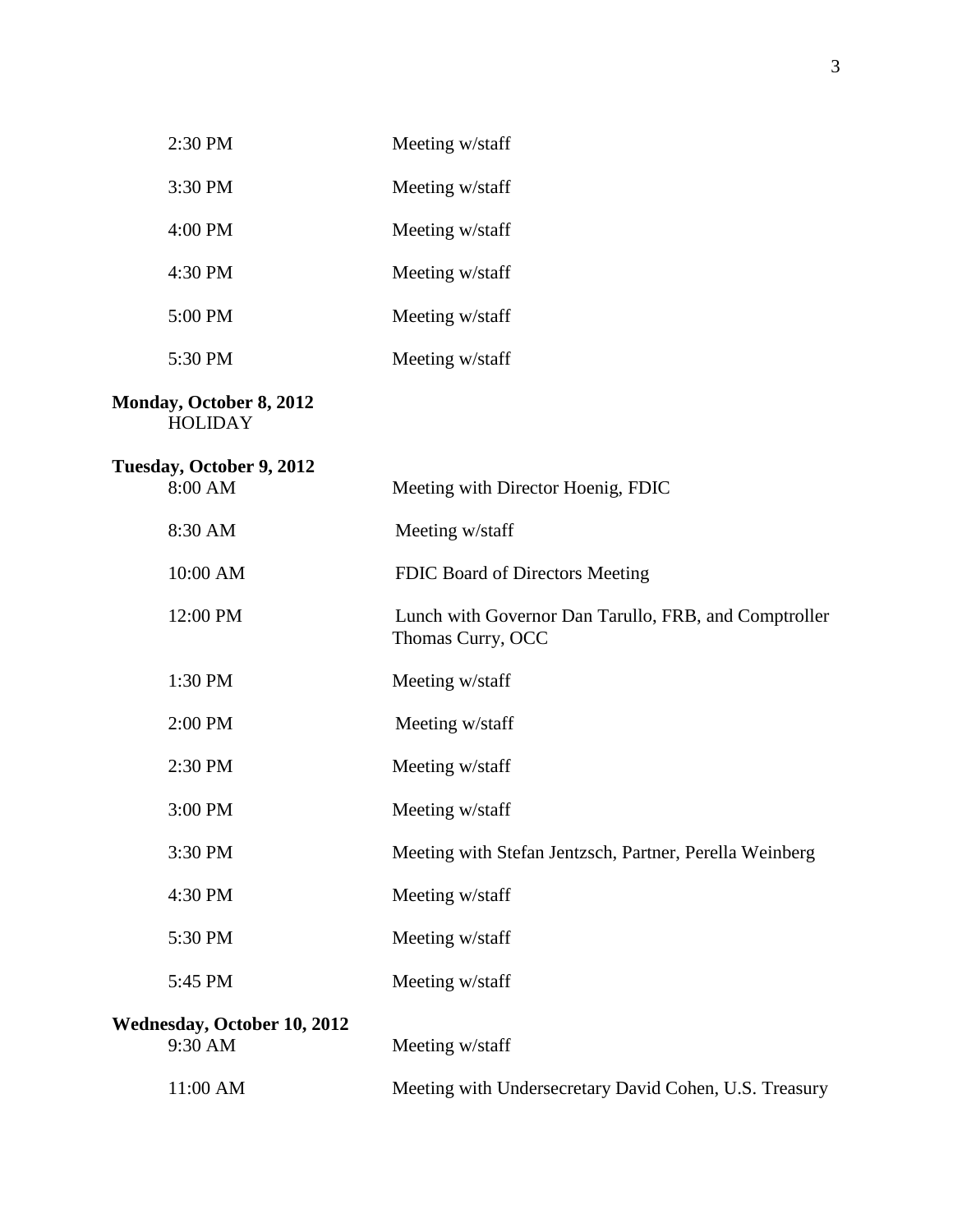| 12:30 PM                              | Lunch with Acting Director Richard Cordray, Consumer<br>Financial Protection Bureau (CFPB) |
|---------------------------------------|--------------------------------------------------------------------------------------------|
| 2:00 PM                               | Meeting w/staff                                                                            |
| 3:00 PM                               | Meeting with Rodgin Cohen, Michael Wiseman, Managing<br>Partners, Sullivan & Cromwell      |
| 4:00 PM                               | Meeting w/staff                                                                            |
| 4:30 PM                               | Meeting w/staff                                                                            |
| 5:00 PM                               | Meeting w/staff                                                                            |
| Thursday, October 11, 2012<br>9:30 AM | Meeting w/staff                                                                            |
| 10:00 AM                              | Meeting w/staff                                                                            |
| 11:00 AM                              | Meeting w/staff                                                                            |
| 12:00 PM                              | Lunch with Governor Elizabeth Duke, FRB                                                    |
| 2:00 PM                               | Meeting with staff                                                                         |
| 3:30 PM                               | Meeting with Director Norton, FDIC                                                         |
| 4:30 PM                               | Meeting w/staff                                                                            |
| 5:30 PM                               | Meeting w/staff                                                                            |
| Friday, October 12, 2012<br>11:00 AM  | Meeting w/staff                                                                            |
| 1:30 PM                               | Meeting w/staff                                                                            |
| 4:00 PM                               | Meeting w/staff                                                                            |
| Monday, October 15, 2012<br>8:00 AM   | <b>Remarks: American Bankers Association Annual</b><br>Convention, San Diego California    |
| 11:00 AM                              | Travel to San Francisco                                                                    |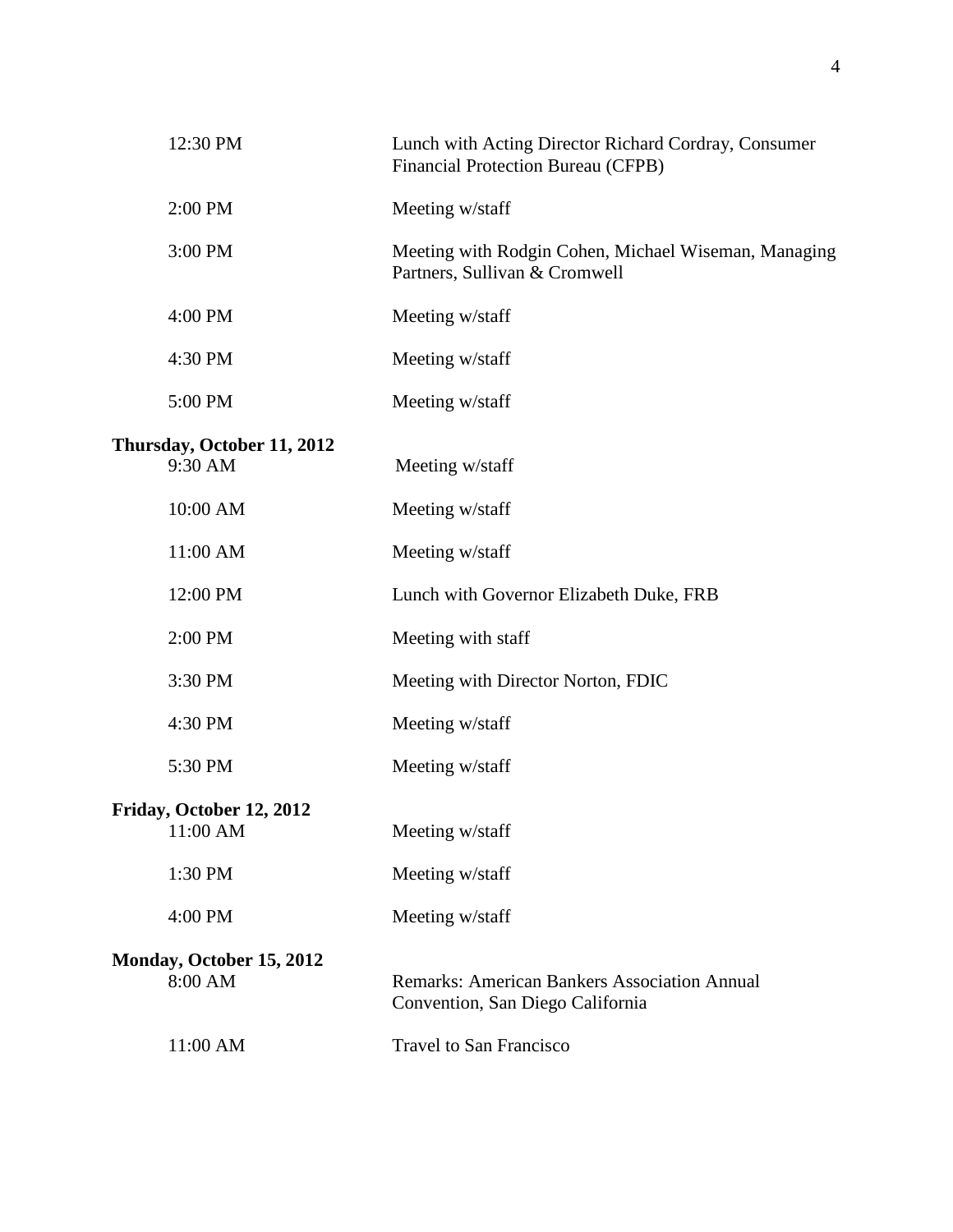| 2:00 PM                                        | Remarks: Ninth Annual Asian American Economic<br>Development Conference, San Francisco, California     |
|------------------------------------------------|--------------------------------------------------------------------------------------------------------|
| 4:00 PM                                        | Meeting with San Francisco Regional staff                                                              |
| Tuesday, October 16, 2012<br>All Day           | Attend: FDIC Community Banker Regional Roundtable,<br>San Francisco, California                        |
| <b>Wednesday, October 17, 2012</b><br>11:30 AM | Lunch with Debbie Matz, Chairman, National Credit Union<br>Association (NCUA)                          |
| 1:30 PM                                        | Meeting w/staff                                                                                        |
| 1:45 PM                                        | Meeting w/staff                                                                                        |
| 2:00 PM                                        | Meeting w/staff                                                                                        |
| 5:00 PM                                        | Meeting w/staff                                                                                        |
| Thursday, October 18, 2012<br>8:00 AM          | Breakfast with William Coen, Deputy Secretary General of<br>the Basel Committee on Banking Supervision |
| 10:00 AM                                       | Meeting w/staff                                                                                        |
| 11:00 AM                                       | Meeting w/staff                                                                                        |
| 12:00 PM                                       | Meeting w/staff                                                                                        |
| 12:30 PM                                       | Lunch with Director Norton, FDIC                                                                       |
| 2:00 PM                                        | Meeting w/staff                                                                                        |
| 2:30 PM                                        | Meeting w/staff                                                                                        |
| 3:00 PM                                        | Meeting w/staff                                                                                        |
| 4:30 PM                                        | Attend: Financial Stability Oversight Council Meeting,<br>U.S. Treasury                                |
| Friday, October 19, 2012<br>9:30 AM            | Meeting w/staff                                                                                        |
| 10:00 AM                                       | Meeting w/staff                                                                                        |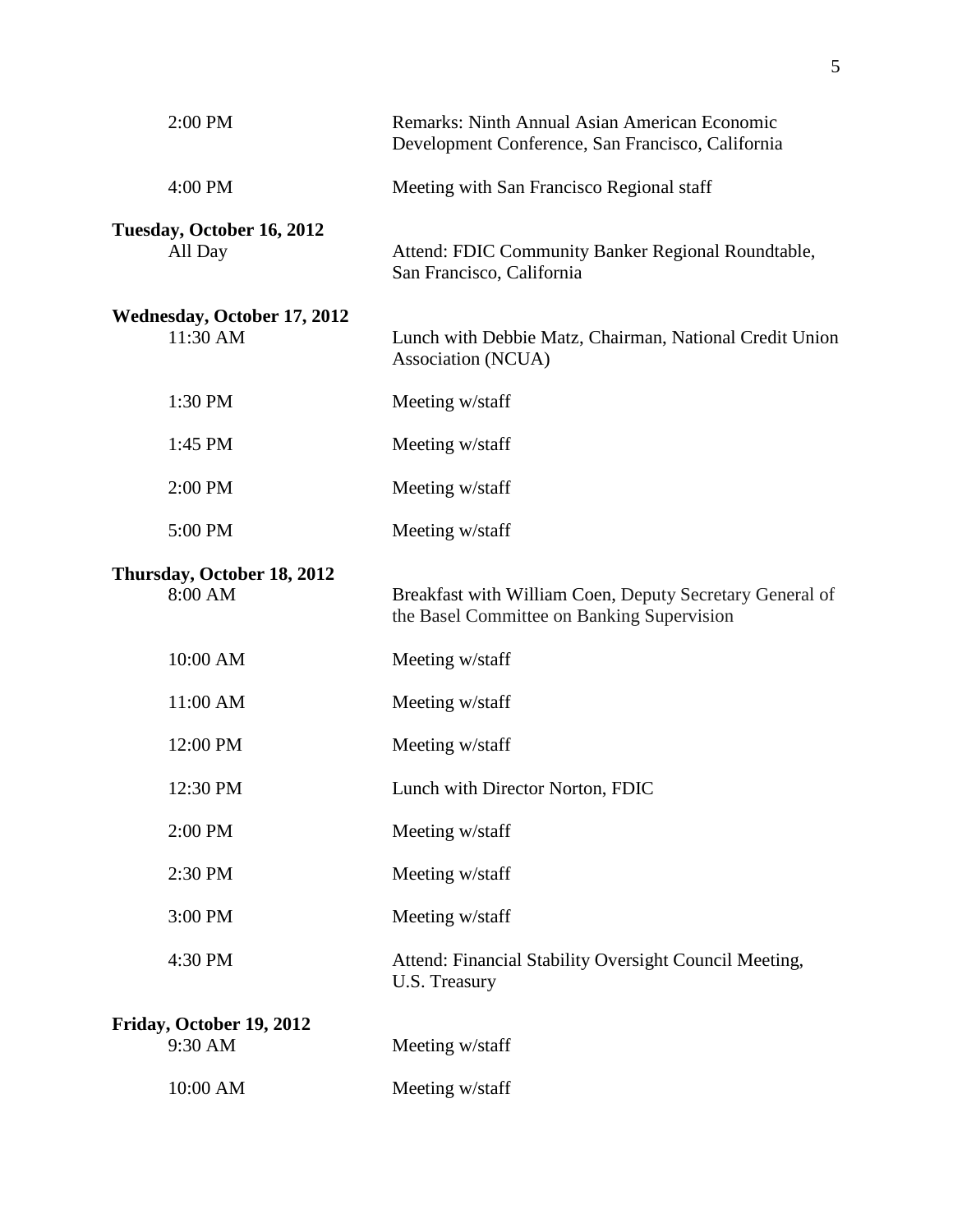| 10:30 AM                                                        | Meeting w/staff                                                                                                                 |
|-----------------------------------------------------------------|---------------------------------------------------------------------------------------------------------------------------------|
| 11:00 AM                                                        | Meeting with Doug Peterson, CEO and David Wargin,<br>Director, External Affairs, Standard & Poor's                              |
| 12:00 PM                                                        | Lunch with Director Hoenig, FDIC                                                                                                |
| 1:00 PM                                                         | Meeting w/staff                                                                                                                 |
| 2:00 PM                                                         | Meeting with Alfred Saenz, CEO, Banco Santander                                                                                 |
| 3:00 PM                                                         | Meeting w/staff                                                                                                                 |
| 4:30 PM                                                         | Meeting w/staff                                                                                                                 |
| 5:00 PM                                                         | Meeting w/staff                                                                                                                 |
| 5:30 PM                                                         | Meeting w/staff                                                                                                                 |
| Monday, October 22, 2012<br>9:00 AM                             | Meeting w/staff                                                                                                                 |
| 9:30 AM                                                         | Meeting w/staff                                                                                                                 |
| 10:00 AM                                                        | Meeting w/staff                                                                                                                 |
| 10:30 AM                                                        | Meeting w/staff                                                                                                                 |
| 11:30 AM                                                        | Meeting w/staff                                                                                                                 |
| 12:30 AM                                                        | Meeting w/staff                                                                                                                 |
| 1:00 PM                                                         | Meeting w/staff                                                                                                                 |
| 2:00 PM                                                         | Meeting w/staff                                                                                                                 |
| 3:30 PM                                                         | Depart FDIC for Airport                                                                                                         |
| Tuesday, October 23, 2012 – Friday, October 26, 2012<br>All Day | International Association of Deposit Insurers (IADI) 10 <sup>th</sup><br>Annual General Meeting and Conference, London, England |
| Monday, October 29, 2012                                        |                                                                                                                                 |

9:30 AM Meeting w/staff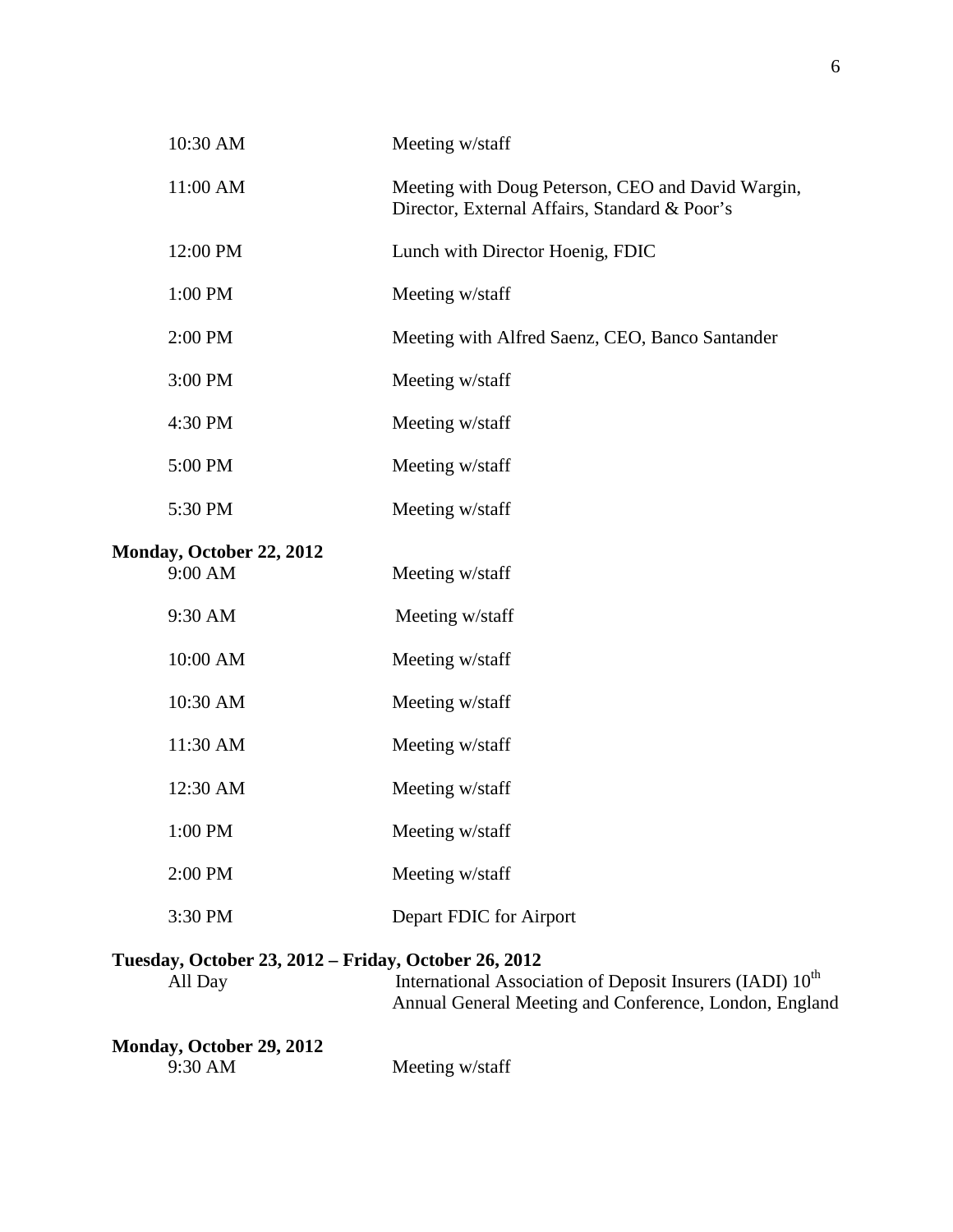| 10:00 AM                                      | Meeting w/staff                                                                            |
|-----------------------------------------------|--------------------------------------------------------------------------------------------|
| 11:00 AM                                      | Meeting w/staff                                                                            |
| 2:00 PM                                       | Meeting w/staff                                                                            |
| 3:00 PM                                       | Meeting w/staff                                                                            |
| Tuesday, October 30, 2012                     |                                                                                            |
| 10:30 PM                                      | Meeting w/staff                                                                            |
| 11:30 AM                                      | Meeting w/staff                                                                            |
| 11:45 AM                                      | Meeting w/staff                                                                            |
| 2:30 PM                                       | Meeting w/staff                                                                            |
|                                               |                                                                                            |
| <b>Wednesday, October 31, 2012</b><br>8:30 AM | Meeting w/staff                                                                            |
|                                               |                                                                                            |
| 9:00 AM                                       | Meeting w/staff                                                                            |
| 9:30 AM                                       | Meeting w/staff                                                                            |
| 10:00 AM                                      | Meeting w/staff                                                                            |
| 12:30 PM                                      | Lunch with Jim Doty, Chairman, Public Company<br><b>Accounting Oversight Board (PCAOB)</b> |
| 2:00 PM                                       | Meeting w/staff                                                                            |
| 3:00 PM                                       | Meeting w/staff                                                                            |
| 4:45 PM                                       | Meeting w/staff                                                                            |
| 5:30 PM                                       | Meeting w/staff                                                                            |
| 6:00 PM                                       | Meeting w/staff                                                                            |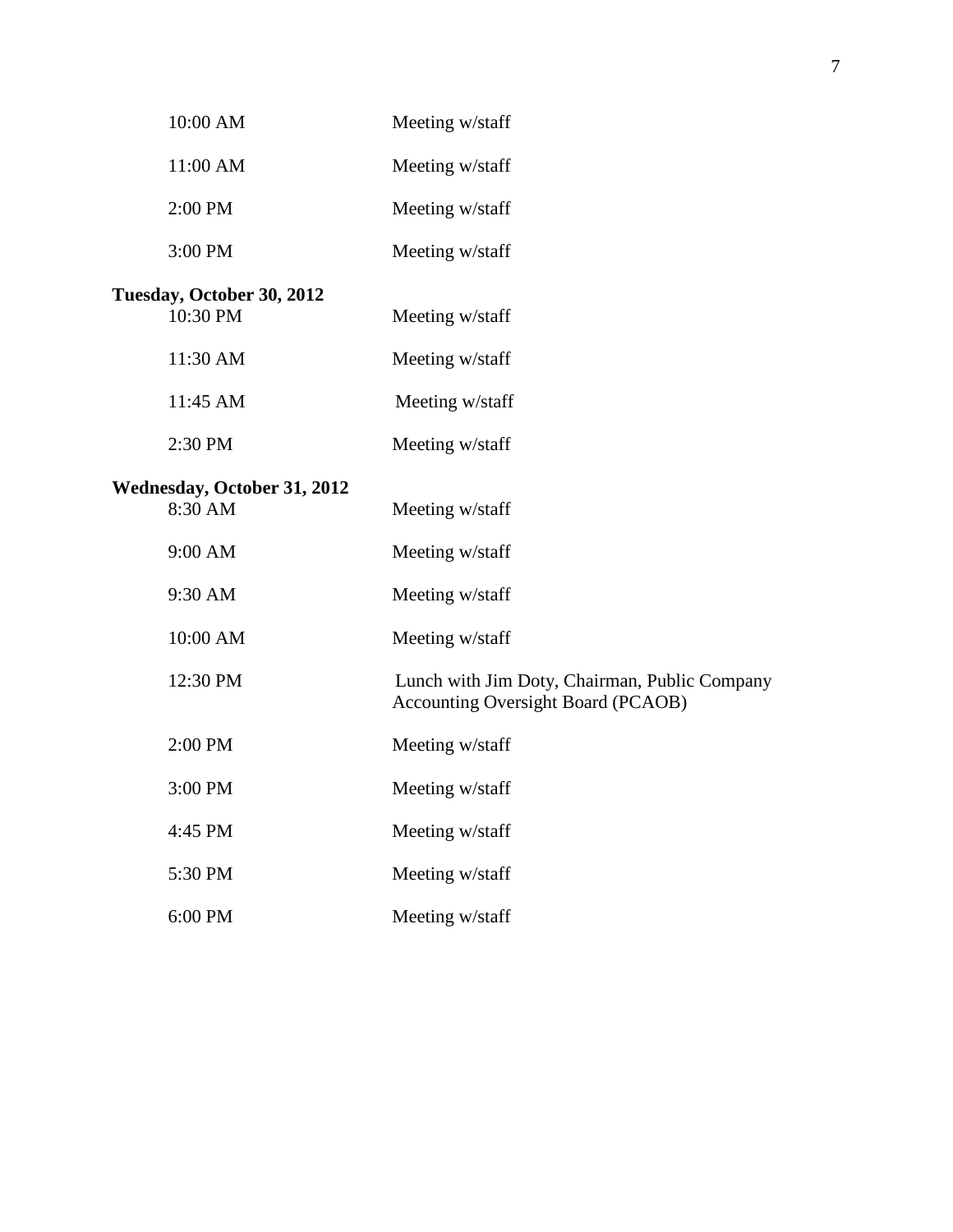#### **Acting Chairman's Schedule November 2012**

| Thursday, November 1, 2012          |                                                                               |
|-------------------------------------|-------------------------------------------------------------------------------|
| 8:30 AM                             | <b>Attend: FDIC Interagency Simulation Meeting</b>                            |
| 12:30 PM                            | Meeting w/staff                                                               |
| 1:30 PM                             | Meeting w/staff                                                               |
| 3:00 PM                             | Meeting w/staff                                                               |
| 4:00 PM                             | Meeting w/staff                                                               |
| 4:30 PM                             | Meeting w/staff                                                               |
| 5:00 PM                             | Meeting w/staff                                                               |
| 5:30 PM                             | Meeting w/staff                                                               |
|                                     |                                                                               |
| Friday, November 2, 2012<br>8:30 AM | Breakfast with Director Norton, FDIC                                          |
| 9:30 AM                             | Meeting w/staff                                                               |
| 10:00 AM                            | Meeting w/staff                                                               |
| 11:00 AM                            | Meeting w/staff                                                               |
| 11:45 AM                            | Meeting w/staff                                                               |
| 12:00 PM                            | Meeting w/staff                                                               |
| 12:30 PM                            | Meeting w/staff                                                               |
| 1:30 PM                             | Meeting w/staff                                                               |
| 2:00 PM                             | Meeting w/staff                                                               |
| 3:00 PM                             | Meeting with Michael Corbat, CEO,<br>Michael Helfer, Vice Chairman, Citigroup |
| 4:00 PM                             | Meeting w/staff                                                               |
| 4:30 PM                             | Meeting w/staff                                                               |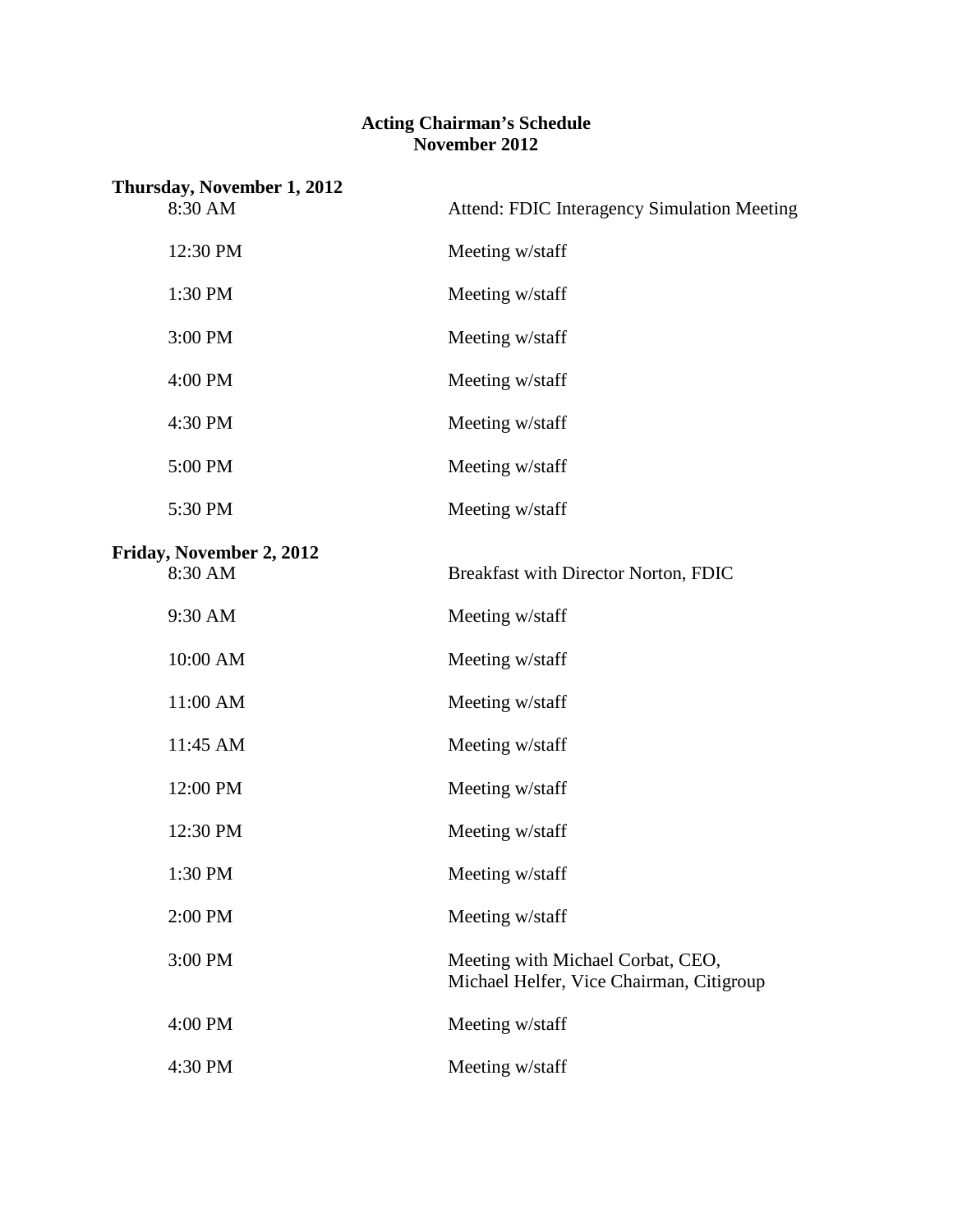| 5:00 PM                                        | Meeting w/staff                                                                                                                                                                                           |
|------------------------------------------------|-----------------------------------------------------------------------------------------------------------------------------------------------------------------------------------------------------------|
| Monday, November 5, 2012<br>9:00 AM            | Meeting w/staff                                                                                                                                                                                           |
| 10:00 AM                                       | Meeting w/staff                                                                                                                                                                                           |
| 12:30 PM                                       | Lunch with Governor Elizabeth Duke, FRB                                                                                                                                                                   |
| 2:00 PM                                        | Meeting w/staff                                                                                                                                                                                           |
| 4:30 PM                                        | Meeting w/staff                                                                                                                                                                                           |
| 5:00 PM                                        | Meeting w/staff                                                                                                                                                                                           |
| Tuesday, November 6, 2012<br>8:00 AM           | Breakfast with Cam Fine, President and CEO,<br>Karen Thomas, Senior Executive Vice President of<br>Government Relations and Public Policy,<br><b>Independent Community Bankers Association,</b><br>(ICBA) |
| 9:30 AM                                        | Interview with Joe Adler, Deputy Bureau Chief,<br>American Banker                                                                                                                                         |
| 10:00 AM                                       | Meeting w/staff                                                                                                                                                                                           |
| 12:30 PM                                       | Lunch with Katherine McGuire, Vice President,<br>Government Relations and Global Public Policy<br><b>Business Software Alliance</b>                                                                       |
| 1:30 PM                                        | Meeting w/staff                                                                                                                                                                                           |
| 3:00 PM                                        | Meeting w/staff                                                                                                                                                                                           |
| 4:30 PM                                        | Meeting w/staff                                                                                                                                                                                           |
| 5:00 PM                                        | Meeting w/staff                                                                                                                                                                                           |
| 5:30 PM                                        | Meeting w/staff                                                                                                                                                                                           |
| <b>Wednesday, November 7, 2012</b><br>10:00 AM | Meeting with Director Norton, FDIC                                                                                                                                                                        |
| 11:00 AM                                       | Meeting w/staff                                                                                                                                                                                           |
|                                                |                                                                                                                                                                                                           |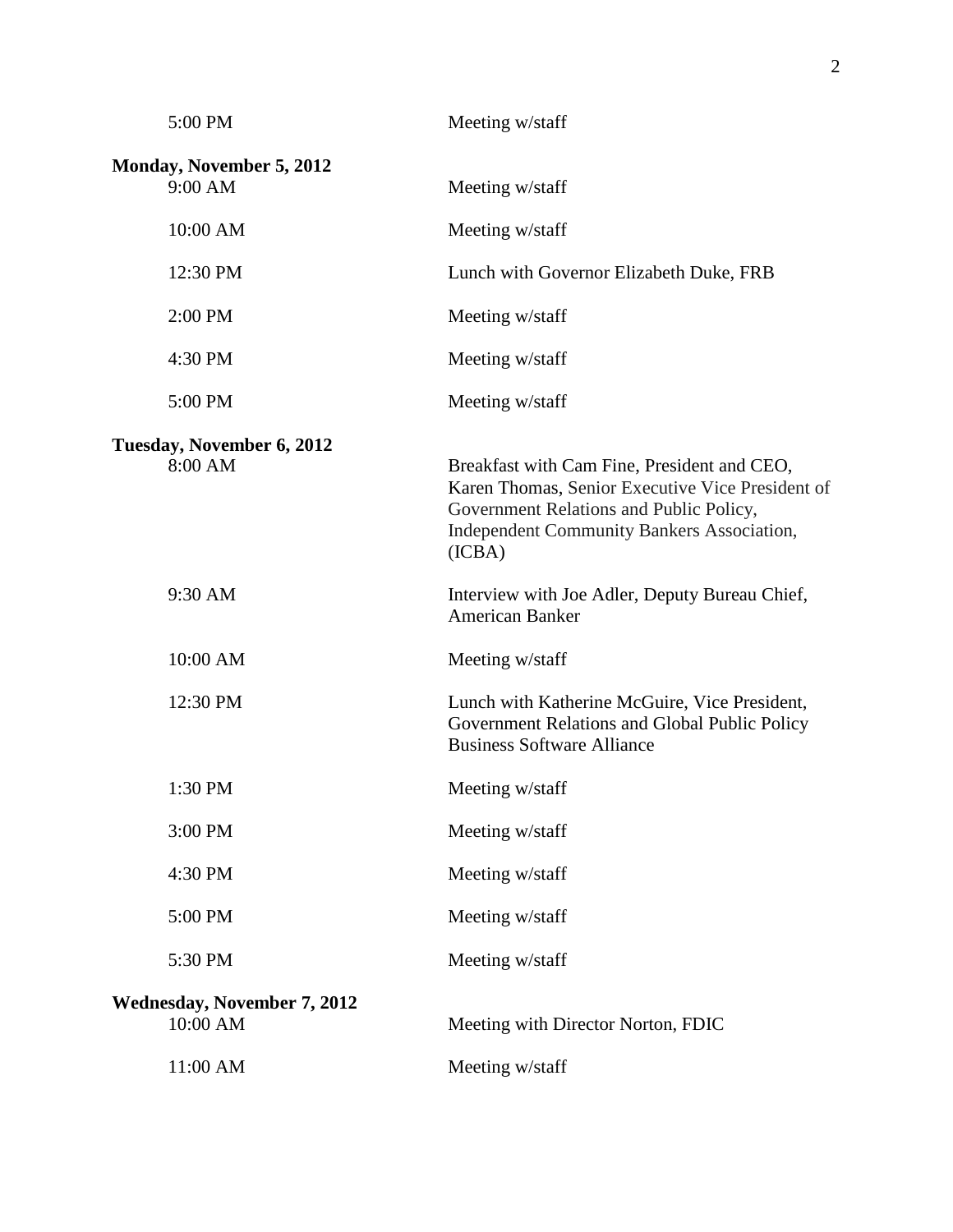| 12:00 PM                              | Lunch with Comptroller Thomas Curry, OCC                                                                                                                                                                                                                                                                                                                                                                                                                                                                                                                                                                                                                                                                                                                                                                                                                                                                                                                                                                                                                                                                                                                                                       |
|---------------------------------------|------------------------------------------------------------------------------------------------------------------------------------------------------------------------------------------------------------------------------------------------------------------------------------------------------------------------------------------------------------------------------------------------------------------------------------------------------------------------------------------------------------------------------------------------------------------------------------------------------------------------------------------------------------------------------------------------------------------------------------------------------------------------------------------------------------------------------------------------------------------------------------------------------------------------------------------------------------------------------------------------------------------------------------------------------------------------------------------------------------------------------------------------------------------------------------------------|
| 2:15 PM                               | Meeting w/staff                                                                                                                                                                                                                                                                                                                                                                                                                                                                                                                                                                                                                                                                                                                                                                                                                                                                                                                                                                                                                                                                                                                                                                                |
| 3:30 PM                               | Meeting with Michael O'Neill, Chairman, Citigroup<br>Tony Santomero, Chairman, Citibank                                                                                                                                                                                                                                                                                                                                                                                                                                                                                                                                                                                                                                                                                                                                                                                                                                                                                                                                                                                                                                                                                                        |
| 4:30 PM                               | Meeting w/staff                                                                                                                                                                                                                                                                                                                                                                                                                                                                                                                                                                                                                                                                                                                                                                                                                                                                                                                                                                                                                                                                                                                                                                                |
| 5:30 PM                               | Meeting w/staff                                                                                                                                                                                                                                                                                                                                                                                                                                                                                                                                                                                                                                                                                                                                                                                                                                                                                                                                                                                                                                                                                                                                                                                |
| 6:00 PM                               | Attend: FDIC Advisory Committee on Community<br><b>Banking Reception</b>                                                                                                                                                                                                                                                                                                                                                                                                                                                                                                                                                                                                                                                                                                                                                                                                                                                                                                                                                                                                                                                                                                                       |
| Thursday, November 8, 2012<br>8:30 AM | Attend: FDIC Advisory Committee on Community<br><b>Banking Meeting</b>                                                                                                                                                                                                                                                                                                                                                                                                                                                                                                                                                                                                                                                                                                                                                                                                                                                                                                                                                                                                                                                                                                                         |
| 3:30 PM                               | Meeting w/staff                                                                                                                                                                                                                                                                                                                                                                                                                                                                                                                                                                                                                                                                                                                                                                                                                                                                                                                                                                                                                                                                                                                                                                                |
| 4:00 PM                               | Meeting w/staff                                                                                                                                                                                                                                                                                                                                                                                                                                                                                                                                                                                                                                                                                                                                                                                                                                                                                                                                                                                                                                                                                                                                                                                |
| 5:00 PM                               | Meeting with Orson Aguilar, Executive Director,<br>Preeti Vissa, Community Reinvestment Director,<br>Sasha Werblin, Community Reinvestment Senior<br>Program Manager, Danielle Beavers, Community<br>Reinvestment Fellow, The Greenlining Institute,<br>Jamie Borromeo, Representative, Vietnamese<br>American Chamber of Commerce and Viet<br>Foundation, Roger Campos, President & CEO,<br>Minority Business RoundTable, Natalie Cole,<br>Founder & CEO, Urban Media Foundation (OUR<br>Weekly), Skip Cooper, President Black Business<br>Association, George Dean, President & CEO,<br>Greater Phoenix Urban League, Larry Del Carlo,<br>President & CEO, Mission Housing Development<br>Corporation, Stephen Denlinger, Representative,<br>Hispanic American Growers Association, Imran<br>Farooq, Associate, USC Center for Economic<br>Development, David Glover, Executive Director,<br>OCCUR Ernie Gutierrez, Chairman, California<br>Hispanic Chambers of Commerce, Yolanda Lewis,<br>President, Black Economic Council, Ortensia<br>Lopez, Executive Director, El Concilio of San<br>Mateo County, Alexei Ochola, Secretary, La<br>Maestra Health Centers, Olga Talamante, Executive |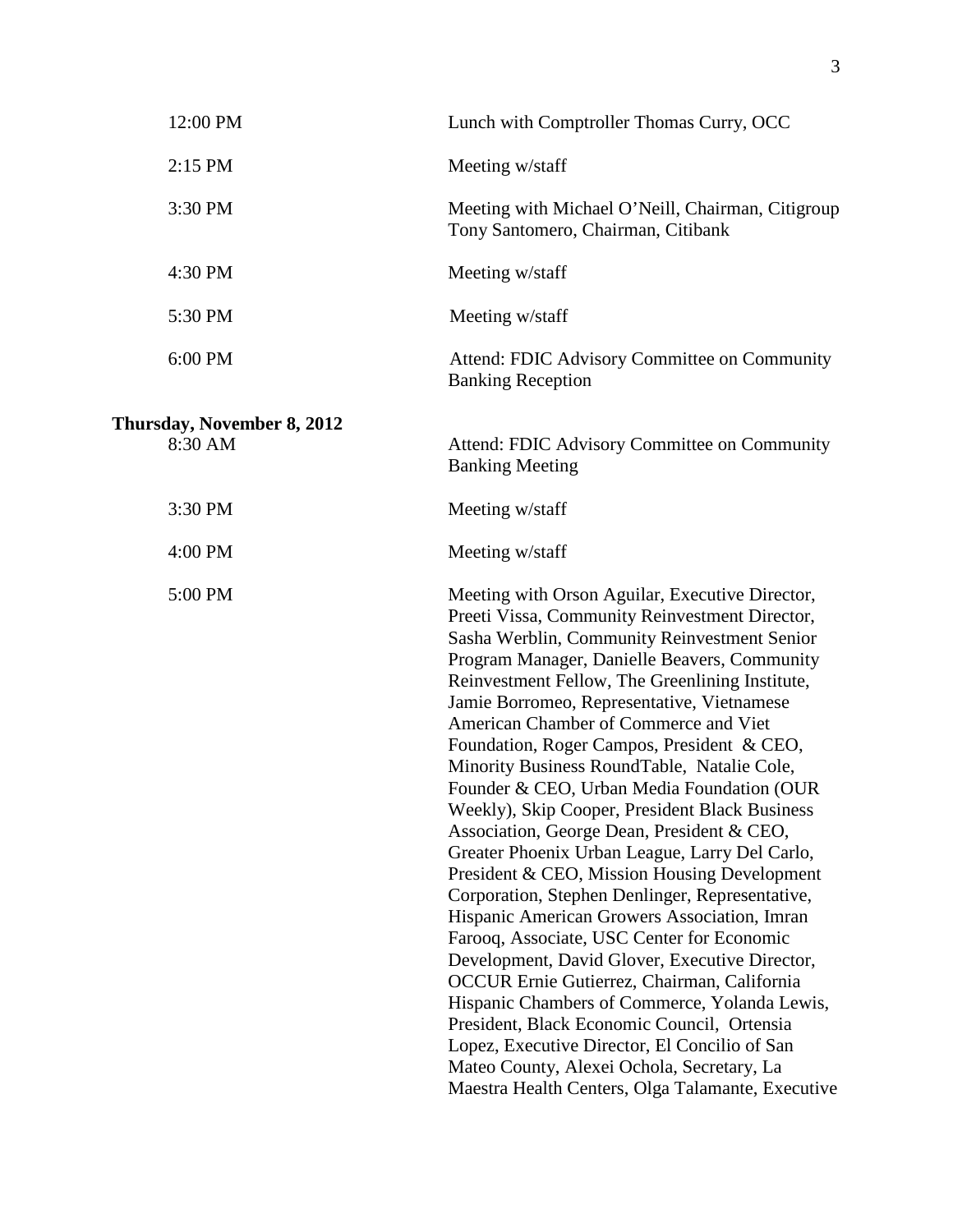| Director, Chicana/Latina Foundation, Matthew   |
|------------------------------------------------|
| Thomas, Banking Committee Chair, San Francisco |
| African American Chamber of Commerce, Tunua    |
| Thrash, Executive Director, West Angeles       |
| <b>Community Development Corporation</b>       |

| Friday, November 9, 2012<br>8:00 AM | Remarks: Maryland Bankers Association 2 <sup>nd</sup><br>Annual Bank Next Conference, Linthicum, MD.                                                                                                                                                                                                                                                                                                                               |
|-------------------------------------|------------------------------------------------------------------------------------------------------------------------------------------------------------------------------------------------------------------------------------------------------------------------------------------------------------------------------------------------------------------------------------------------------------------------------------|
| 10:00 AM                            | Meeting w/staff                                                                                                                                                                                                                                                                                                                                                                                                                    |
| 10:30 AM                            | Meeting w/staff                                                                                                                                                                                                                                                                                                                                                                                                                    |
| 11:00 AM                            | Meeting w/staff                                                                                                                                                                                                                                                                                                                                                                                                                    |
| 12:00 PM                            | Meeting with Matthew Rutherford, Assistant<br>Secretary for Financial Markets, Ian Samuels-<br>Policy Advisor, Chris Meade, Principle Deputy<br>General Counsel, U.S. Treasury, Nellie Liang,<br>Director of Office of Financial Stability Policy and<br>Research, Matt Eichner, Deputy Director, FRB,<br>Jennifer McHugh, Senior Advisor, Sarah Ten<br>Siethoff, Senior Special Advisor, Securities<br><b>Exchange Commission</b> |
| 1:00 PM                             | Meeting w/staff                                                                                                                                                                                                                                                                                                                                                                                                                    |
| 2:00 PM                             | Meeting w/staff                                                                                                                                                                                                                                                                                                                                                                                                                    |
| 2:30 PM                             | Meeting w/staff                                                                                                                                                                                                                                                                                                                                                                                                                    |
| 3:15 PM                             | Meeting with Director Hoenig, FDIC                                                                                                                                                                                                                                                                                                                                                                                                 |
| $4:15$ PM                           | Meeting w/staff                                                                                                                                                                                                                                                                                                                                                                                                                    |
| 4:45 PM                             | Meeting w/staff                                                                                                                                                                                                                                                                                                                                                                                                                    |
| 5:15 PM                             | Meeting w/staff                                                                                                                                                                                                                                                                                                                                                                                                                    |
| Monday, November 12, 2012           |                                                                                                                                                                                                                                                                                                                                                                                                                                    |

HOLIDAY

**Tuesday, November 13, 2012**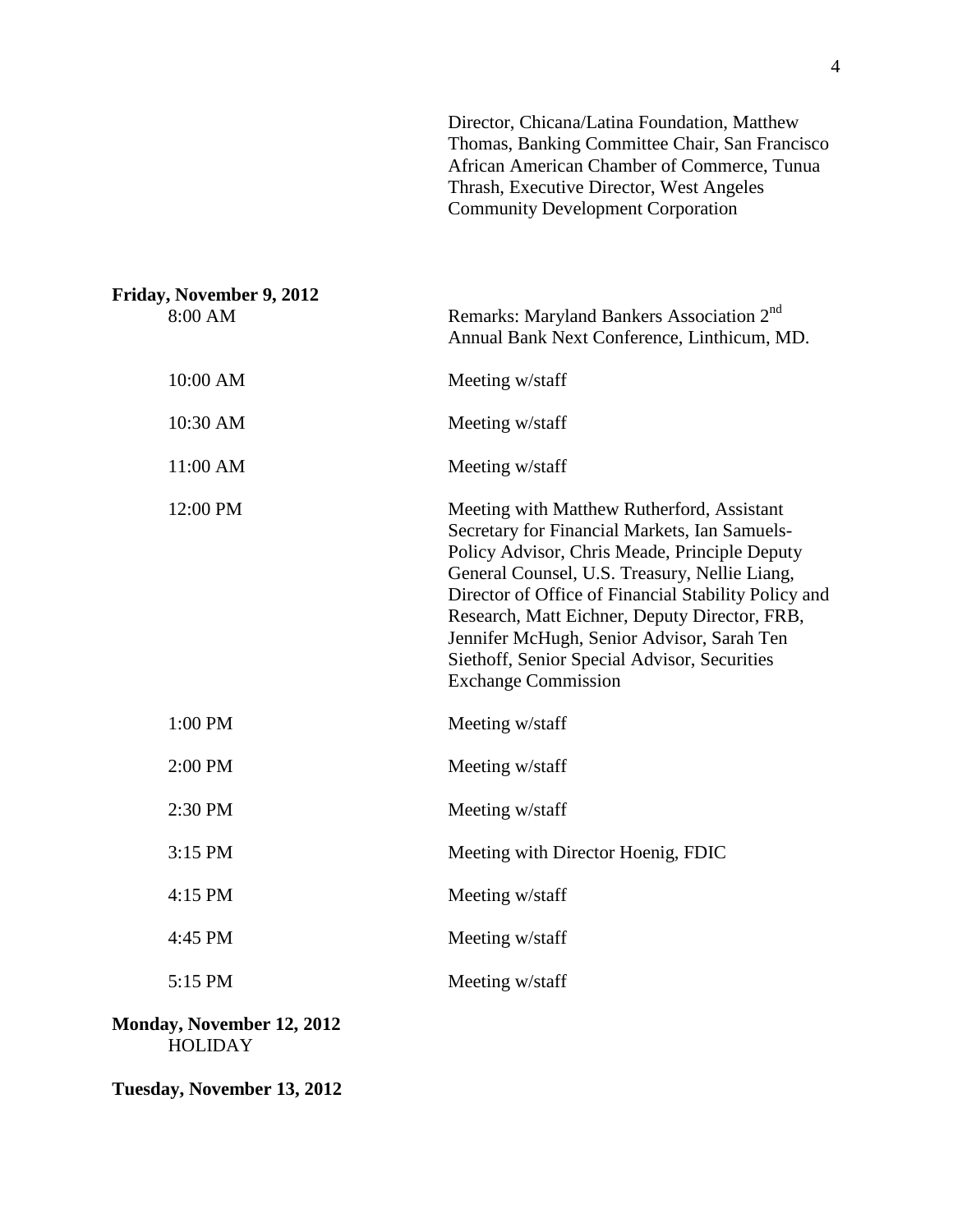| 10:00 AM                                          | FDIC Board of Directors Meeting                                           |
|---------------------------------------------------|---------------------------------------------------------------------------|
| 1:00 PM                                           | Attend: Financial Stability Oversight Council<br>Meeting, U.S. Treasury   |
| 3:30 PM                                           | Meeting w/staff                                                           |
| 5:00 PM                                           | Meeting w/staff                                                           |
| 5:30 PM                                           | Meeting w/staff                                                           |
| 6:00 PM                                           | Meeting w/staff                                                           |
| <b>Wednesday, November 14, 2012</b><br>8:00 AM    | Breakfast with Dennis Kelleher, President and<br>CEO, Better Markets Inc. |
| 10:00 AM                                          | Meeting w/staff                                                           |
| 11:00 AM                                          | Meeting w/staff                                                           |
| 11:30 AM                                          | Meeting w/staff                                                           |
| 12:30 PM                                          | Meeting w/staff                                                           |
| 1:30 PM                                           | Meeting w/staff                                                           |
| 2:00 PM                                           | Meeting w/staff                                                           |
| 2:30 PM                                           | Meeting w/staff                                                           |
| 3:00 PM                                           | Meeting w/staff                                                           |
| 4:00 PM                                           | Meeting with Director Norton, FDIC                                        |
| 5:00 PM                                           | Meeting w/staff                                                           |
| 5:30 PM                                           | Meeting w/staff                                                           |
| 6:30 PM                                           | Attend: Financial Stability Board Dinner, FDIC                            |
| Thursday, November 15, 2012<br>$8:00~\mathrm{AM}$ | Meeting w/staff                                                           |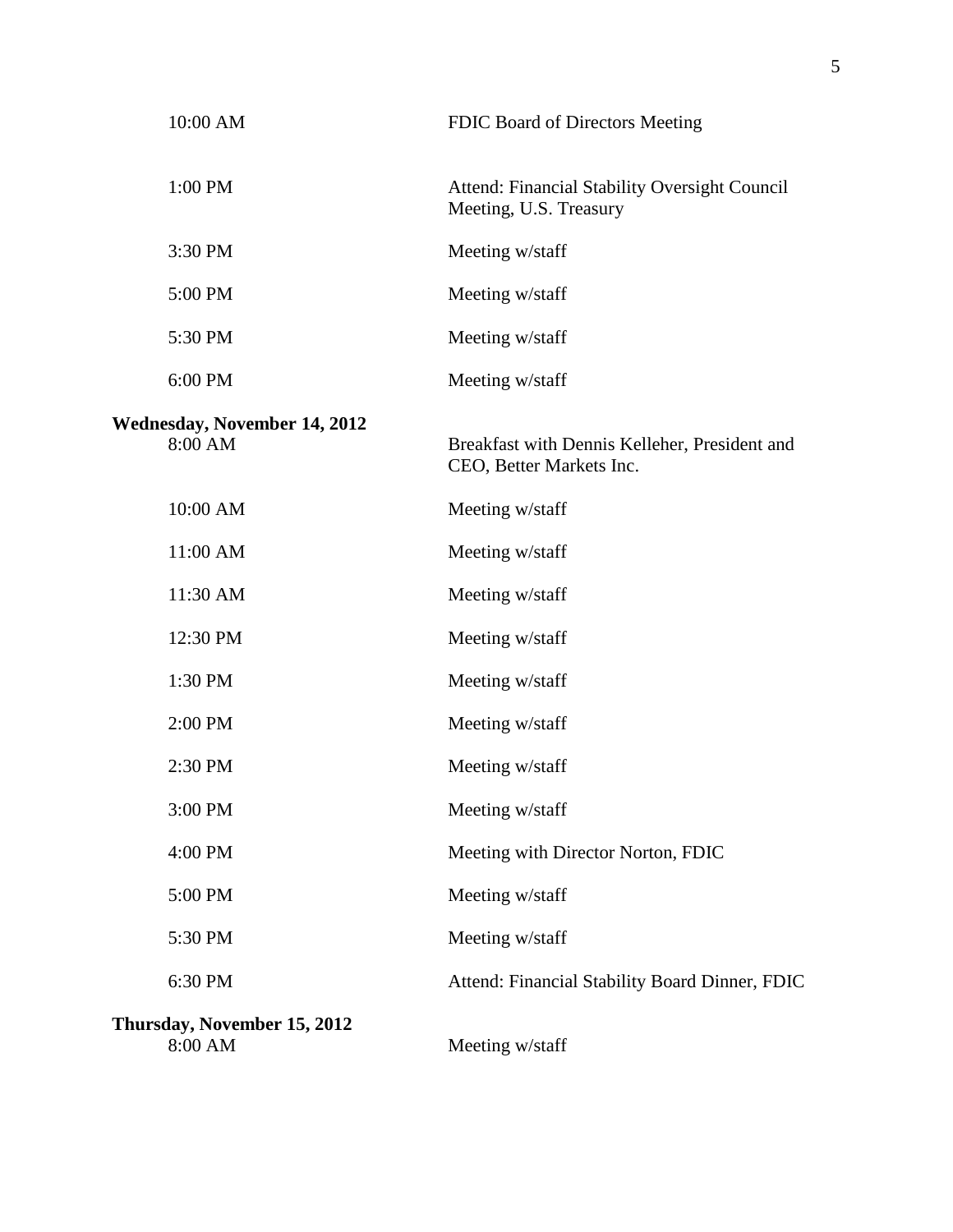| 9:00 AM                   | Attend: Financial Stability Board Team Meeting,<br><b>FDIC</b>                   |
|---------------------------|----------------------------------------------------------------------------------|
| Friday, November 16, 2012 |                                                                                  |
| 8:00 AM                   | Breakfast with Jimmy Ryan, Partner, Elmendorf<br><b>Strategies</b>               |
| 9:30 AM                   | Meeting w/staff                                                                  |
| 10:00 AM                  | Meeting w/staff                                                                  |
| 10:30 AM                  | Meeting w/staff                                                                  |
| 12:00 PM                  | Meeting w/staff                                                                  |
| 12:30 PM                  | Meeting w/staff                                                                  |
| 1:00 PM                   | Meeting w/staff                                                                  |
| 3:00 PM                   | Meeting with Joe Carcello, Professor,<br>University of Tennessee Business School |
| 3:30 PM                   | Meeting w/staff                                                                  |
| 4:30 PM                   | Meeting w/staff                                                                  |
| 6:00 PM                   | Meeting w/staff                                                                  |
| 6:30 PM                   | Meeting w/staff                                                                  |
| Monday, November 19, 2012 |                                                                                  |
| 8:00 AM                   | Meeting w/staff                                                                  |
| 9:00 AM                   | Meeting w/staff                                                                  |
| 9:30 AM                   | Meeting w/staff                                                                  |
| 10:00 AM                  | Meeting w/staff                                                                  |
| 10:30 AM                  | Meeting w/staff                                                                  |
| 11:30 AM                  | Meeting w/staff                                                                  |
| 12:30 PM                  | Meeting w/staff                                                                  |
| 1:00 PM                   | Meeting w/staff                                                                  |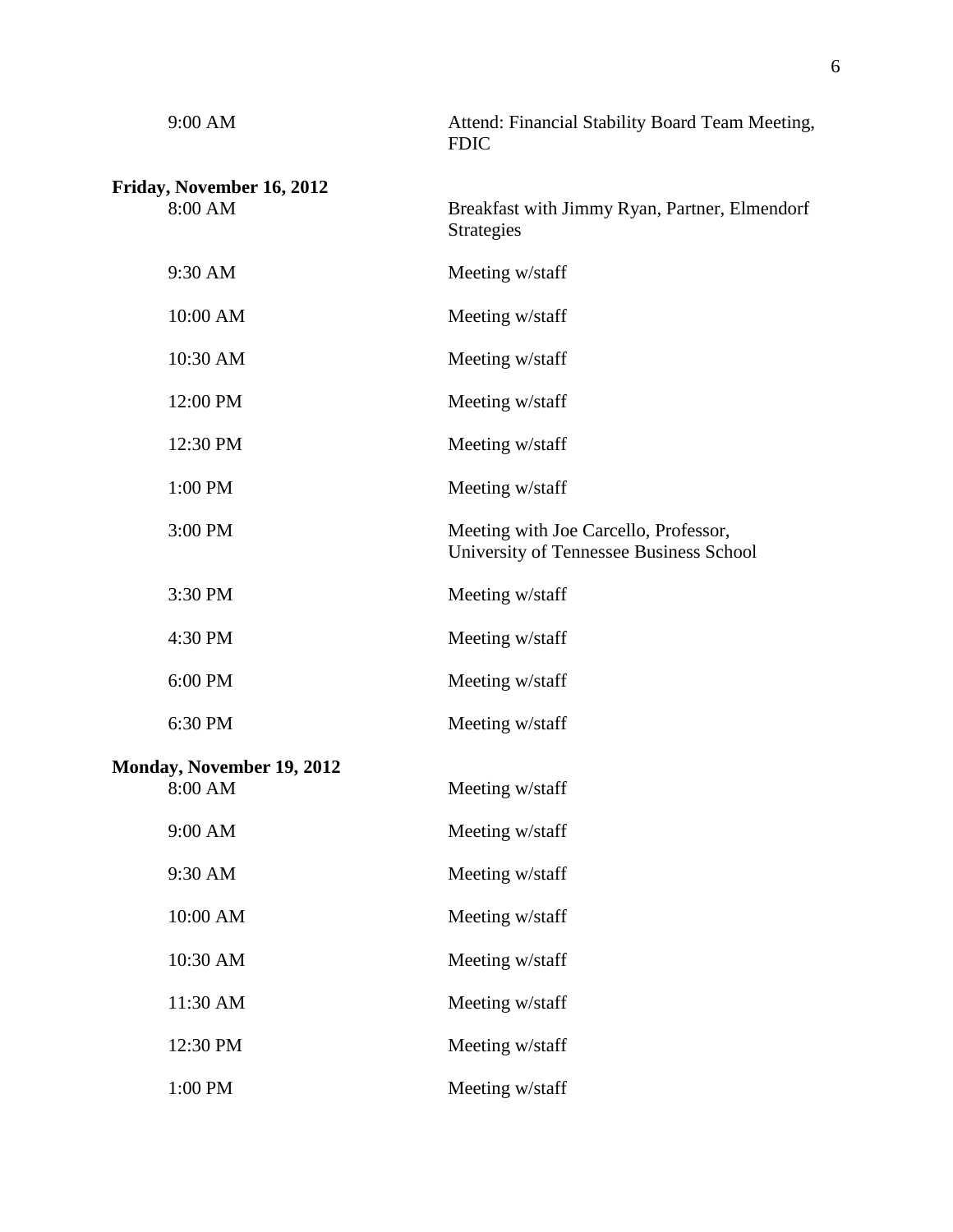| 2:00 PM                                        | Meeting w/staff                                                                                           |
|------------------------------------------------|-----------------------------------------------------------------------------------------------------------|
| 2:30 PM                                        | Meeting w/staff                                                                                           |
| 3:00 PM                                        | Meeting w/staff                                                                                           |
| 4:00 PM                                        | Meeting w/staff                                                                                           |
| 4:30 PM                                        | Meeting w/staff                                                                                           |
| 5:00 PM                                        | Meeting w/staff                                                                                           |
| 5:30 PM                                        | Meeting with Cyrus Amir-Mokri,<br>Assistant Secretary for Financial Institutions,<br><b>U.S. Treasury</b> |
| Tuesday, November 20, 2012                     |                                                                                                           |
| 7:30 AM                                        | Breakfast with Sheila Bair, Senior Advisor,<br><b>Pew Charitable Trust</b>                                |
| 9:15 AM                                        | Meeting with Bill Isaac, Global Head of Financial<br>Institutions, F.T.I Consulting                       |
| 10:00 AM                                       | Meeting w/staff                                                                                           |
| 12:30 PM                                       | Lunch with Director Norton, FDIC                                                                          |
| 1:30 PM                                        | Meeting w/staff                                                                                           |
| 3:00 PM                                        | Meeting w/staff                                                                                           |
| 3:30 PM                                        | Meeting w/staff                                                                                           |
| 4:00 PM                                        | Meeting w/staff                                                                                           |
| 5:00 PM                                        | Meeting w/staff                                                                                           |
| 5:30 PM                                        | Meeting w/staff                                                                                           |
| 6:00 PM                                        | Meeting w/staff                                                                                           |
| <b>Wednesday, November 21, 2012</b><br>All Day | Out of Office                                                                                             |
| Thursday, November 22, 2012                    |                                                                                                           |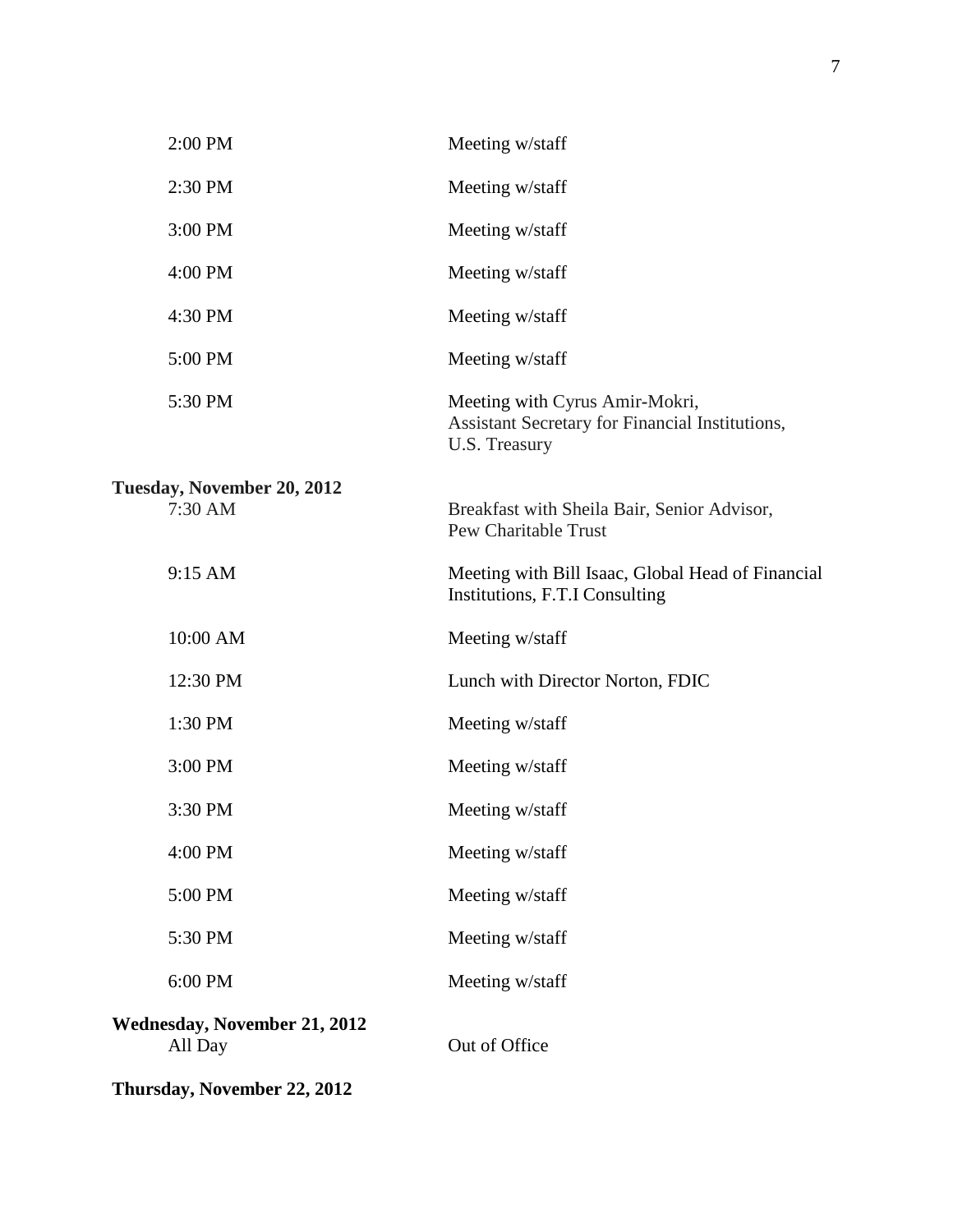Holiday

| Friday, November 23, 2012<br>All Day  | Out of Office                                                                                                                                                                                                                                                                                                                                                                                                                                                                                                                                                                                                                                                                                                                                                                                         |
|---------------------------------------|-------------------------------------------------------------------------------------------------------------------------------------------------------------------------------------------------------------------------------------------------------------------------------------------------------------------------------------------------------------------------------------------------------------------------------------------------------------------------------------------------------------------------------------------------------------------------------------------------------------------------------------------------------------------------------------------------------------------------------------------------------------------------------------------------------|
| Monday, November 26, 2012<br>8:30 AM  | Meeting w/staff                                                                                                                                                                                                                                                                                                                                                                                                                                                                                                                                                                                                                                                                                                                                                                                       |
| 9:00 AM                               | Meeting w/staff                                                                                                                                                                                                                                                                                                                                                                                                                                                                                                                                                                                                                                                                                                                                                                                       |
| 9:30 AM                               | Meeting w/staff                                                                                                                                                                                                                                                                                                                                                                                                                                                                                                                                                                                                                                                                                                                                                                                       |
| 10:00 AM                              | Meeting w/staff                                                                                                                                                                                                                                                                                                                                                                                                                                                                                                                                                                                                                                                                                                                                                                                       |
| 11:00 AM                              | Meeting w/staff                                                                                                                                                                                                                                                                                                                                                                                                                                                                                                                                                                                                                                                                                                                                                                                       |
| 1:30 PM                               | Meeting w/staff                                                                                                                                                                                                                                                                                                                                                                                                                                                                                                                                                                                                                                                                                                                                                                                       |
| 2:00 PM                               | Meeting w/staff                                                                                                                                                                                                                                                                                                                                                                                                                                                                                                                                                                                                                                                                                                                                                                                       |
| 3:00 PM                               | Meeting with Community Development Bankers<br>Association (CDBA), Brian Argrett, President &<br>Chief Executive Officer, City First Bank of DC NA<br>(Washington DC), Robert Cooper, General Counsel,<br>One United Bank (Boston MA), Jeannine Jacokes,<br>Chief Executive & Policy Officer, Community<br>Development Bankers Association), Robert Jones,<br>President & Chief Executive Officer, United Bank<br>(Atmore AL), Dominik Mjartan, Vice President,<br>Southern Bancorp (Arkadelphia, AR), David<br>Reiling, President & Chief Executive Officer,<br>Sunrise Community Banks (Minneapolis), Kat<br>Taylor, President & Chief Executive Officer, One<br>Pacific Coast Bank (Oakland CA), Deborah C.<br>Wright, President & Chief Executive Officer,<br>Carver Federal Savings Bank (NY, NY) |
| 4:00 PM                               | Meeting w/staff                                                                                                                                                                                                                                                                                                                                                                                                                                                                                                                                                                                                                                                                                                                                                                                       |
| 5:00 PM                               | Meeting w/staff                                                                                                                                                                                                                                                                                                                                                                                                                                                                                                                                                                                                                                                                                                                                                                                       |
| 5:30 PM                               | Meeting w/staff                                                                                                                                                                                                                                                                                                                                                                                                                                                                                                                                                                                                                                                                                                                                                                                       |
| Tuesday, November 27, 2012<br>8:30 AM | Meeting w/staff                                                                                                                                                                                                                                                                                                                                                                                                                                                                                                                                                                                                                                                                                                                                                                                       |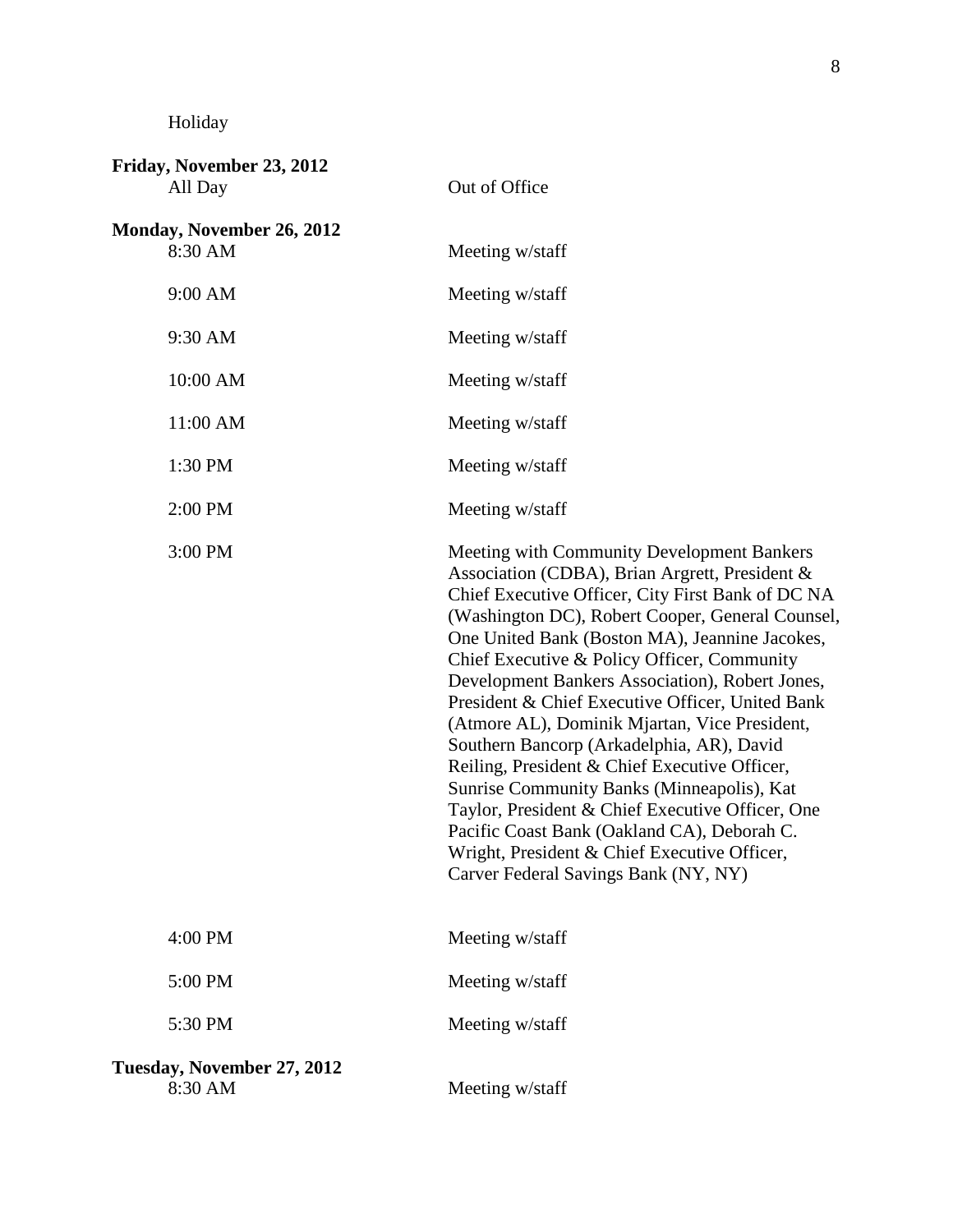| 9:30 AM                                        | Meeting w/staff                                                                                                |
|------------------------------------------------|----------------------------------------------------------------------------------------------------------------|
| 10:00 AM                                       | Meeting w/staff                                                                                                |
| 10:30 AM                                       | Meeting w/staff                                                                                                |
| 12:00 PM                                       | Lunch with Vice Chairman Hoenig, FDIC                                                                          |
| 1:30 PM                                        | Meeting w/staff                                                                                                |
| 2:00 PM                                        | Meeting w/staff                                                                                                |
| 3:00 PM                                        | <b>Travel to Brussels Belgium</b>                                                                              |
| <b>Wednesday, November 28, 2012</b><br>All Day | Meetings in Brussels, Belgium                                                                                  |
| Thursday, November 29, 2012<br>2:45 PM         | Arrive in Washington D.C. From Brussels, Belgium                                                               |
| 4:30 PM                                        | Meeting w/staff                                                                                                |
| 5:00 PM                                        | Meeting w/staff                                                                                                |
| 5:30 PM                                        | Meeting w/staff                                                                                                |
| Friday, November 30, 2012<br>8:30 AM           | Breakfast with Director Norton, FDIC                                                                           |
| 9:30 AM                                        | Meeting w/staff                                                                                                |
| 10:00 AM                                       | Meeting w/staff                                                                                                |
| 11:00 AM                                       | Meeting w/staff                                                                                                |
| 11:30 AM                                       | Meeting w/staff                                                                                                |
| 12:30 PM                                       | Lunch with Comptroller Thomas Curry, OCC,<br>Mary Shapiro, Chairman, SEC, Elisse Walters,<br>Commissioner, SEC |
| 1:30 PM                                        | Meeting w/staff                                                                                                |
| 2:00 PM                                        | Meeting w/staff                                                                                                |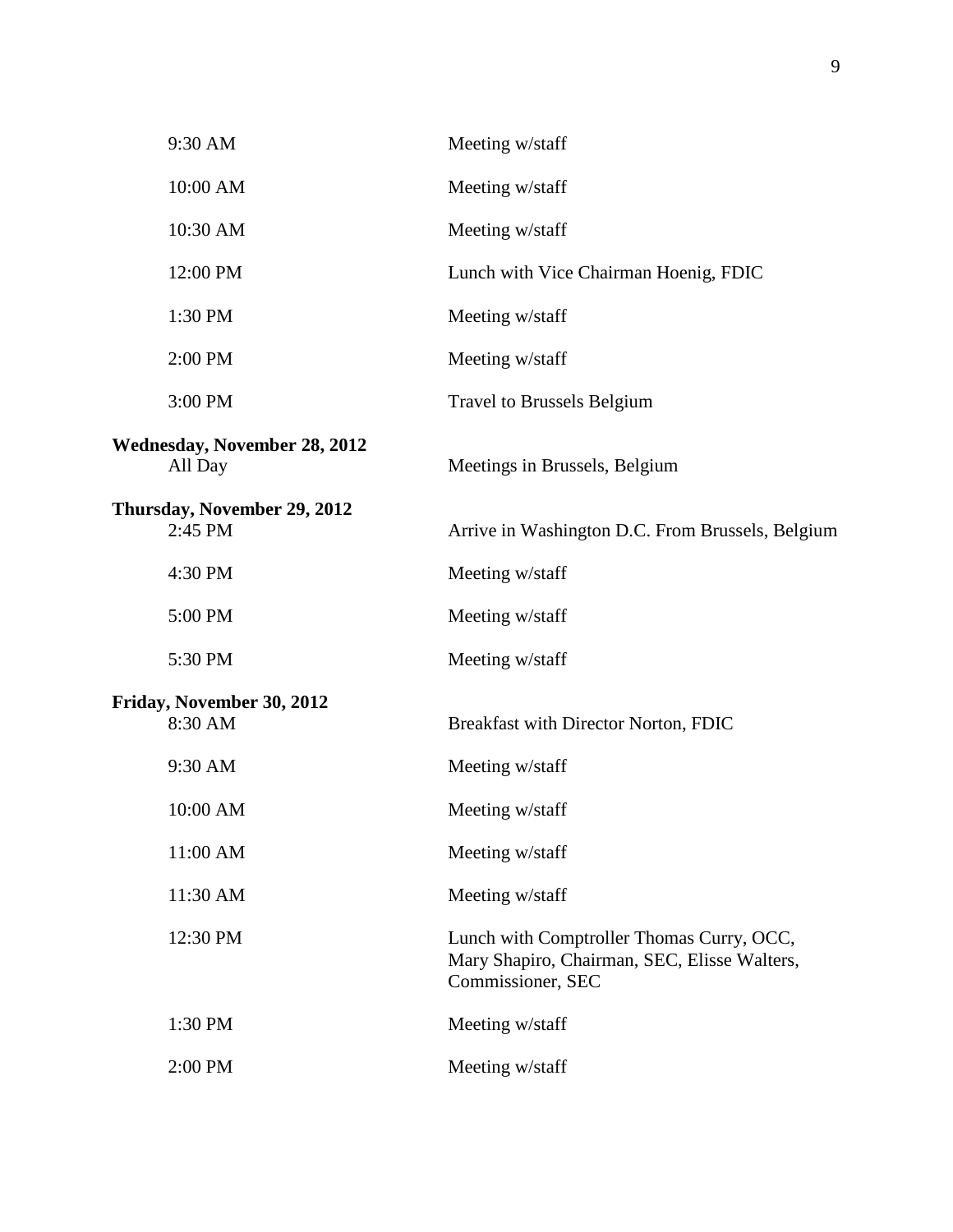| $3:00$ PM | Meeting w/staff |
|-----------|-----------------|
| $4:00$ PM | Meeting w/staff |
| 4:30 PM   | Meeting w/staff |
| 5:30 PM   | Meeting w/staff |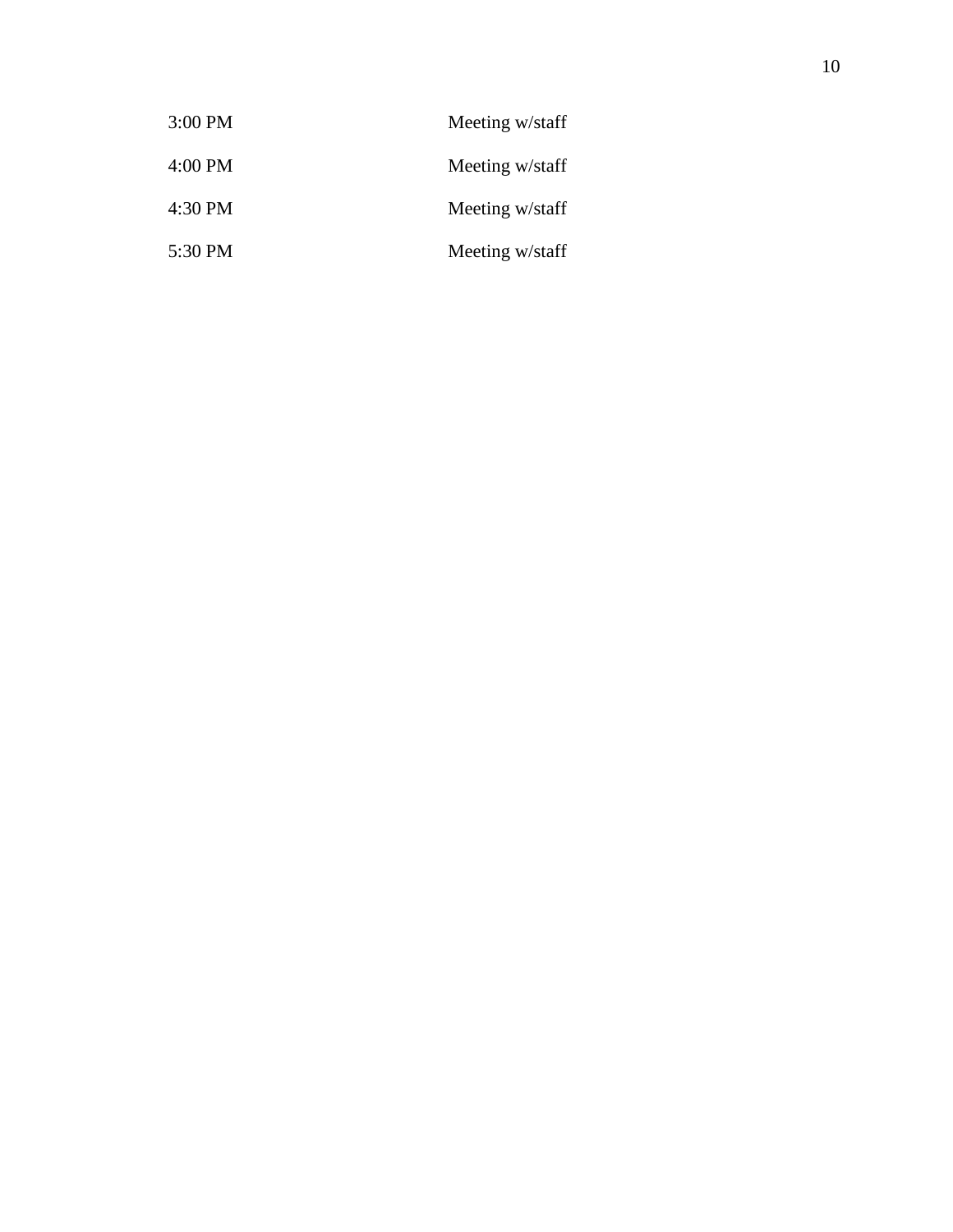#### **Acting Chairman's Schedule December 2012**

| Monday, December 3, 2012<br>10:00 AM                          | Attend: Federal Financial Institutions Examination Council<br>(FFIEC) Meeting, National Credit Union Association |
|---------------------------------------------------------------|------------------------------------------------------------------------------------------------------------------|
| 1:00 PM                                                       | Attend: Financial Stability Oversight Council Meeting,<br>U.S. Treasury                                          |
| 3:30 PM                                                       | Meeting w/staff                                                                                                  |
| 4:00 PM                                                       | Meeting w/staff                                                                                                  |
| 5:30 PM                                                       | Meeting w/staff                                                                                                  |
| Tuesday, December 4, 2012<br>8:00 AM                          | Meeting w/staff                                                                                                  |
| 9:30 AM                                                       | <b>Attend: FDIC Quarterly Banking Profile Meeting</b>                                                            |
| 10:00 AM                                                      | Depart for Hong Kong                                                                                             |
| Wednesday, December 5 - Thursday, December 6, 2012<br>All Day | Attend: Financial Stability Board Standing Committee on<br><b>Standard Implementation, Hong Kong</b>             |
| <b>Friday December 7, 2012</b><br>4:00 PM                     | Arrive in Washington DC from Hong Kong                                                                           |
| 6:00 PM                                                       | Meeting w/staff                                                                                                  |
| Monday, December 10, 2012<br>8:30 AM                          | Attend: FDIC Advisory Committee on Systemic Resolution<br>Meeting                                                |
| 3:00 PM                                                       | Meeting w/staff                                                                                                  |
| 3:15 PM                                                       | Meeting w/staff                                                                                                  |
| 3:30 PM                                                       | Meeting w/staff                                                                                                  |
| 5:00 PM                                                       | Meeting w/staff                                                                                                  |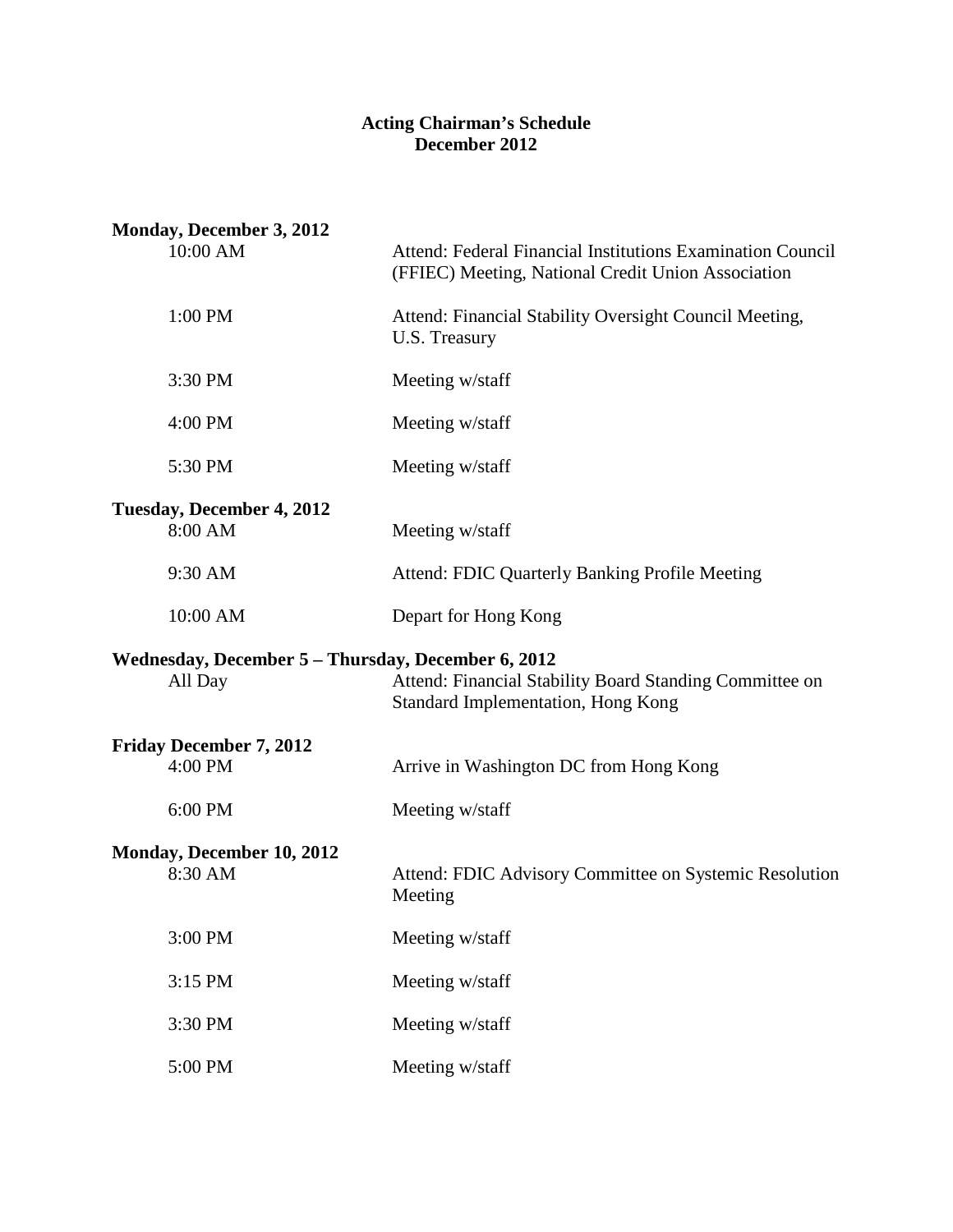| 6:00 PM                                        | Meeting w/staff                                                                                                                                                                                                               |
|------------------------------------------------|-------------------------------------------------------------------------------------------------------------------------------------------------------------------------------------------------------------------------------|
| Tuesday, December 11, 2012<br>10:00 AM         | FDIC Board of Directors Meeting                                                                                                                                                                                               |
| 12:30 PM                                       | Lunch with Mark Wetjen, Commissioner, Commodity<br>Futures Trading Commission (CFTC), Steve Harris, Public<br>Company Accounting Oversight Board (PCAOB), Shawn<br>Maher, Deputy Director of Legislative Affairs, U.S. Senate |
| 2:00 PM                                        | Meeting with Joe Jiampietro, Managing Director, Financial<br>Institutions Group, Goldman Sachs, Randall D. Guynn,<br>Head of Financial Institutions Group, Davis Polk &<br>Wardwell, LLP                                      |
| 2:30 PM                                        | Meeting w/staff                                                                                                                                                                                                               |
| 3:00 PM                                        | Meeting w/staff                                                                                                                                                                                                               |
| 3:30 PM                                        | Meeting w/staff                                                                                                                                                                                                               |
| 4:00 PM                                        | Meeting w/staff                                                                                                                                                                                                               |
| 5:30 PM                                        | Meeting w/staff                                                                                                                                                                                                               |
| <b>Wednesday, December 12, 2012</b><br>8:30 AM | Breakfast with Mike Krimminger, Partner, Cleary Gottlieb<br>& Hamilton LLP                                                                                                                                                    |
| 9:30 AM                                        | Meeting w/staff                                                                                                                                                                                                               |
| 10:30 AM                                       | Meeting with Vice Chairman Hoenig, FDIC                                                                                                                                                                                       |
| 11:30 AM                                       | Meeting with Scott Albinson, Managing Director,<br>JP Morgan Chase                                                                                                                                                            |
| 1:00 PM                                        | Meeting w/staff                                                                                                                                                                                                               |
| 2:30 PM                                        | Meeting w/staff                                                                                                                                                                                                               |
| 4:00 PM                                        | Meeting with Director Norton, FDIC                                                                                                                                                                                            |
| 5:00 PM                                        | Meeting with Patrick Pinschmidt, Executive Director,<br><b>Financial Stability Oversight Council</b>                                                                                                                          |
| 5:30 PM                                        | Meeting w/staff                                                                                                                                                                                                               |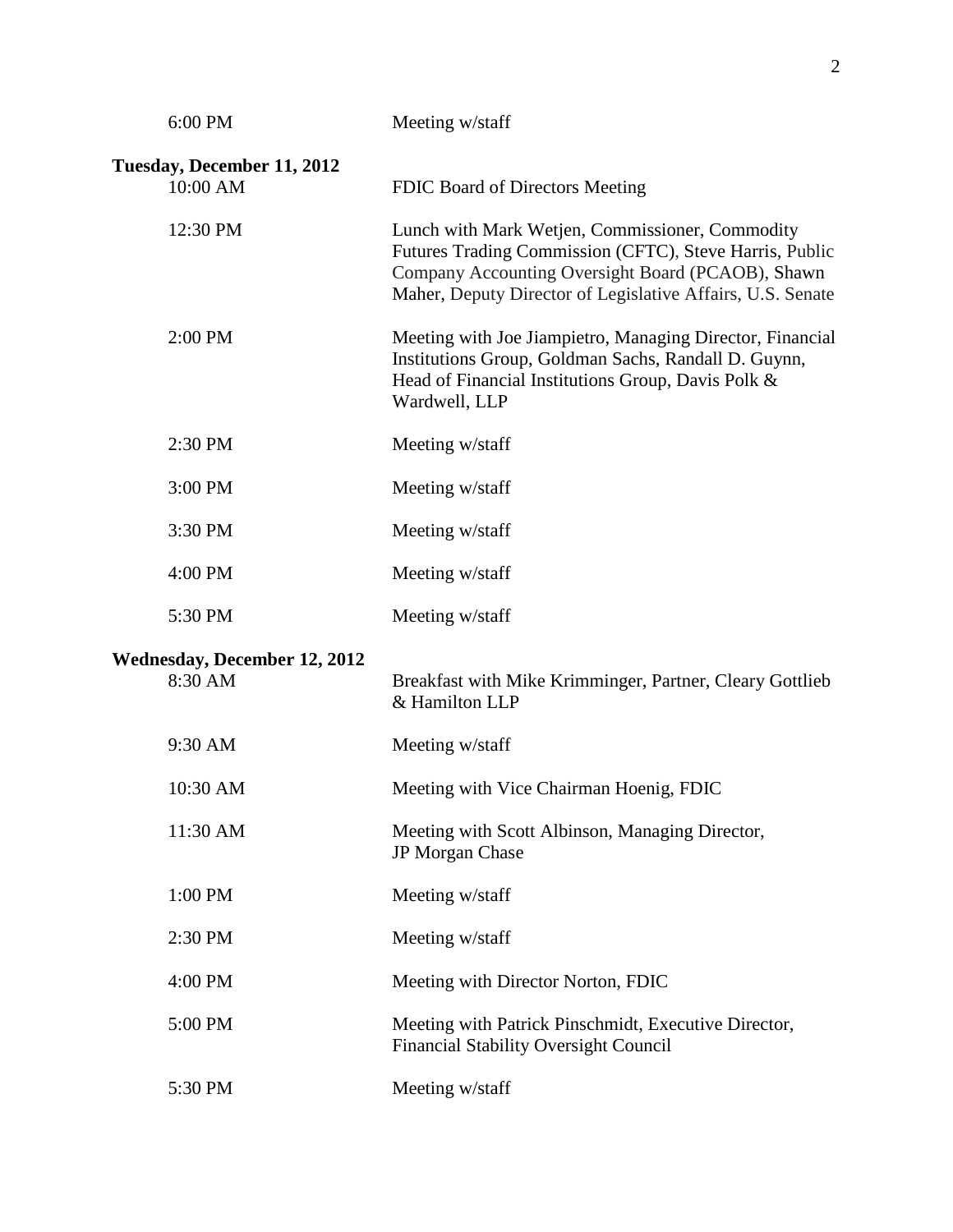# **Thursday, December 13, 2012**

| 8:00 AM                                     | Remarks: Federal Advisory Council Breakfast<br>Washington D.C.                                                                                                                         |
|---------------------------------------------|----------------------------------------------------------------------------------------------------------------------------------------------------------------------------------------|
| 9:00 AM                                     | Attend: Partnership for Public Service Awards Ceremony<br>Washington D.C.                                                                                                              |
| 10:00 AM                                    | Attend: Financial Stability Oversight Council Meeting,<br>U.S. Treasury                                                                                                                |
| 12:00 PM                                    | Attend: FDIC Advisory Committee on Economic Inclusion<br>(Come-In) Luncheon                                                                                                            |
| 1:30 PM                                     | Attend: FDIC Advisory Committee on Economic Inclusion<br>(Come-In) Meeting                                                                                                             |
| 6:00 PM                                     | Meeting w/staff                                                                                                                                                                        |
| Friday, December 14, 2012<br>8:00 AM        | Breakfast with Jeanne Roslanowick, Staff Director and<br>Chief Counsel, The House Financial Services Committee                                                                         |
| 10:00 AM                                    | Meeting with Comptroller Thomas Curry, OCC, Richard<br>Cordray, Acting Director, CFPB                                                                                                  |
| 2:00 PM                                     | Meeting with David Nelms, Chairman & CEO,<br>Ray Messina, VP, Head of Government Relations,<br>Mary Dwyer Pembroke, Director and Senior Counsel,<br><b>Discover Financial Services</b> |
| 2:30 PM                                     | Meeting w/staff                                                                                                                                                                        |
| 3:00 PM                                     | Meeting w/staff                                                                                                                                                                        |
| 4:00 PM                                     | Meeting w/staff                                                                                                                                                                        |
| 4:30 PM                                     | Meeting w/staff                                                                                                                                                                        |
| 5:00 PM                                     | Meeting w/staff                                                                                                                                                                        |
| <b>Monday, December 17, 2012</b><br>8:00 AM | Meeting w/staff                                                                                                                                                                        |
| 9:00 AM                                     | Meeting w/staff                                                                                                                                                                        |
|                                             |                                                                                                                                                                                        |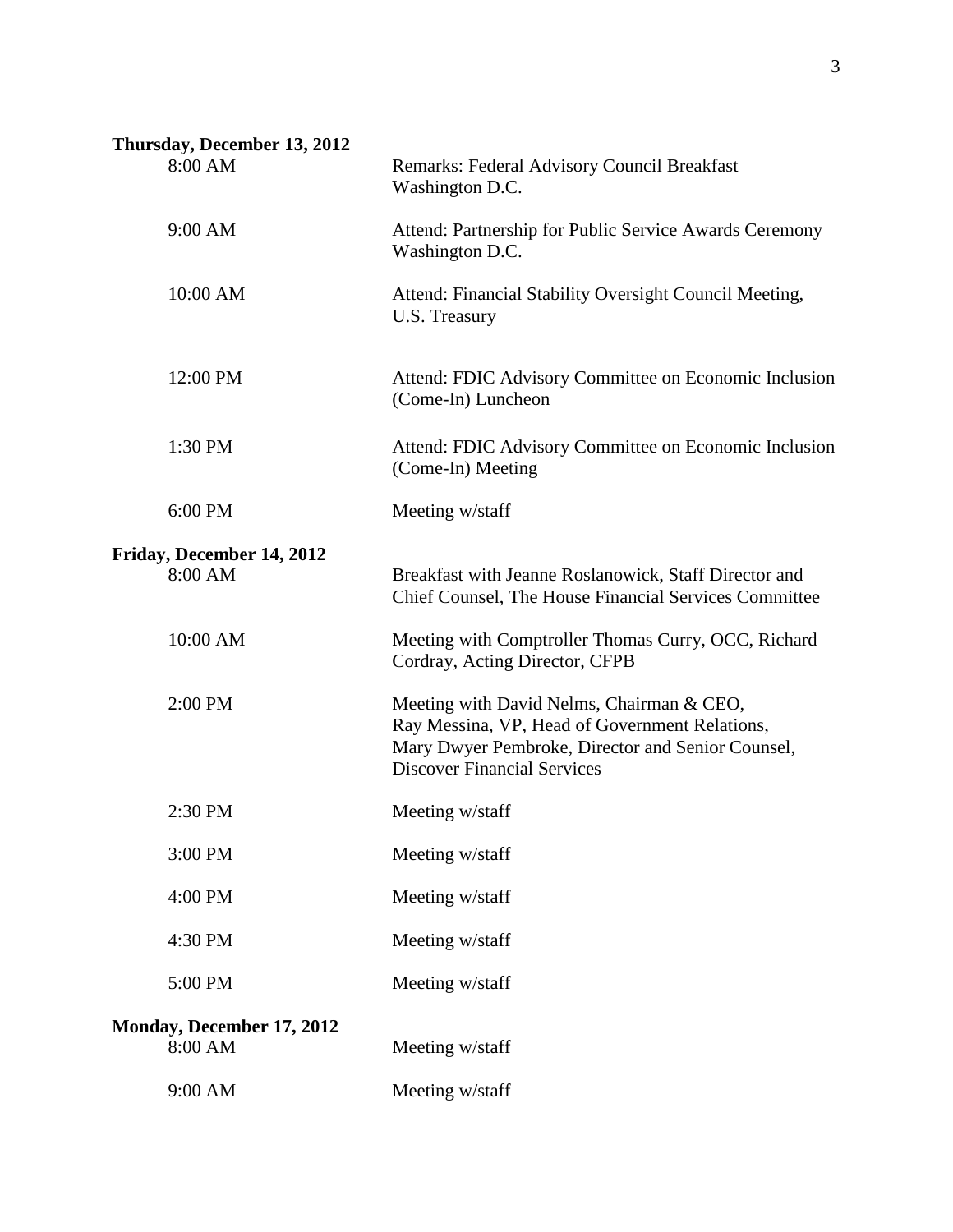| 10:00 AM                   | Meeting w/staff                                                                                                                                                        |
|----------------------------|------------------------------------------------------------------------------------------------------------------------------------------------------------------------|
| 10:30 AM                   | Meeting w/staff                                                                                                                                                        |
| 10:45 AM                   | Meeting w/staff                                                                                                                                                        |
| 11:00 AM                   | Meeting w/staff                                                                                                                                                        |
| 12:00 PM                   | Lunch with Governor Dan Tarullo, FRB and Comptroller<br>Thomas Curry, OCC                                                                                              |
| 1:30 PM                    | Meeting w/staff                                                                                                                                                        |
| 2:00 PM                    | Meeting w/staff                                                                                                                                                        |
| 3:00 PM                    | Meeting w/staff                                                                                                                                                        |
| 4:00 PM                    | Meeting w/staff                                                                                                                                                        |
| 4:30 PM                    | Meeting w/staff                                                                                                                                                        |
| 5:30 PM                    | Meeting w/staff                                                                                                                                                        |
| Tuesday, December 18, 2012 |                                                                                                                                                                        |
| 9:00 AM                    | Breakfast with Terry Haines, Senior Analyst, Potomac<br><b>Research Group</b>                                                                                          |
| 10:00 AM                   | Meeting with Monish Kumar, Senior Partner & Managing<br>Director, Sharon Marcil, Senior Partner & Managing<br>Director, Shubh Saumya, Partner, Boston Consulting group |
| 10:30 AM                   | Meeting w/staff                                                                                                                                                        |
| 11:00 AM                   | Meeting w/staff                                                                                                                                                        |
| 12:00 PM                   | Lunch with Chuck Muckenfuss, Partner, Gibson, Dunn &<br>Crutcher LLP                                                                                                   |
| 1:30 PM                    | Meeting w/staff                                                                                                                                                        |
| 3:00 PM                    | Meeting with staff                                                                                                                                                     |
| 4:30 PM                    | Meeting with Congressman Blaine Luetkemeyer of<br>Missouri, Washington, D.C.                                                                                           |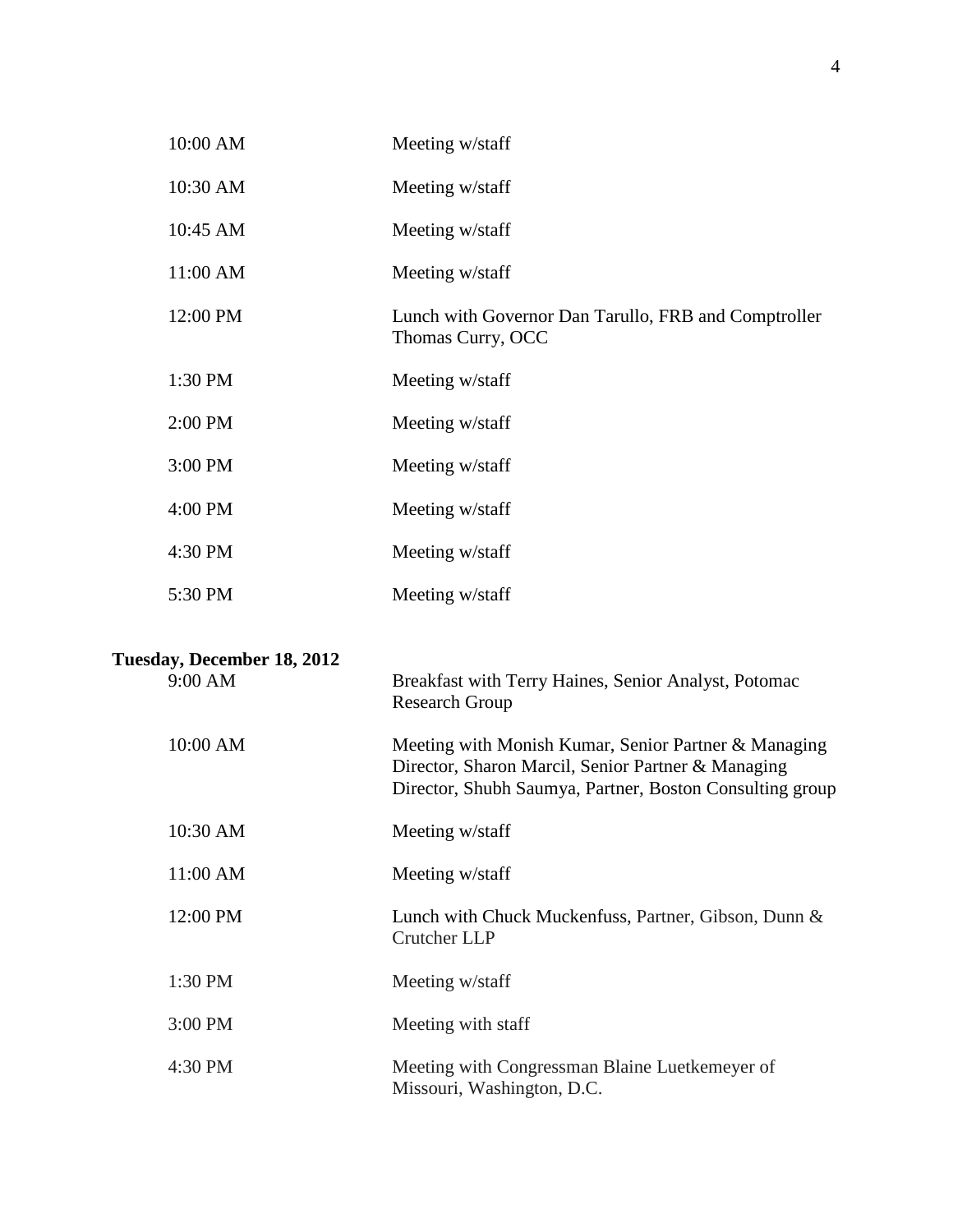| 5:30 PM                                        | Meeting w/staff                                                    |
|------------------------------------------------|--------------------------------------------------------------------|
| <b>Wednesday, December 19, 2012</b><br>8:00 AM | Breakfast with Richard Cordray, Acting Director, CFPB              |
| 9:30 AM                                        | Meeting w/staff                                                    |
| 10:30 AM                                       | Meeting with Director Norton, FDIC                                 |
| 12:00 PM                                       | FDIC Holiday Celebration                                           |
| 2:15 PM                                        | Meeting with Regulators, Department of Justice,<br>Washington D.C. |
| 4:00 PM                                        | Meeting w/staff                                                    |
| 4:30 PM                                        | Meeting w/staff                                                    |
| 5:00 PM                                        | Meeting w/staff                                                    |
| 5:30 PM                                        | Meeting w/staff                                                    |
| Thursday, December 20, 2012<br>8:30 PM         | Meeting w/staff                                                    |
| 10:30 AM                                       | Meeting w/staff                                                    |
| 11:00 AM                                       | Meeting w/staff                                                    |
| 12:00 PM                                       | Meeting w/staff                                                    |
| 1:30 PM                                        | Meeting w/staff                                                    |
| 2:30 PM                                        | Meeting w/staff                                                    |
| 3:30 PM                                        | Meeting w/staff                                                    |
| 4:30 PM                                        | Meeting w/staff                                                    |
| 5:00 PM                                        | Meeting w/staff                                                    |
|                                                |                                                                    |

# **Friday, December 21, 2012**

| 10:00 AM | Meeting w/staff |
|----------|-----------------|
|----------|-----------------|